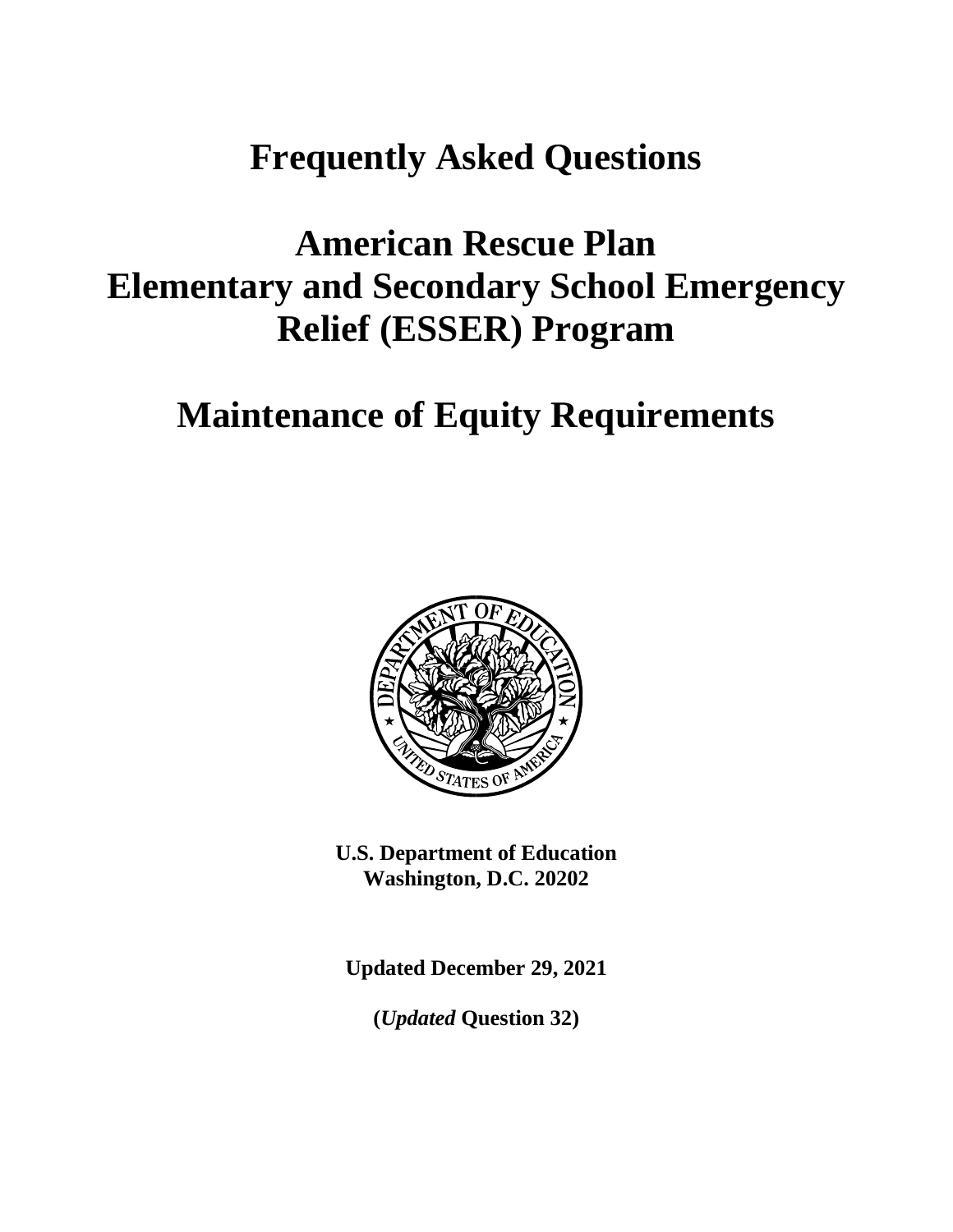## **U.S. Department of Education**

## **Frequently Asked Questions**

# **American Rescue Plan Elementary and Secondary School Emergency Relief (ESSER) Program**

# **Maintenance of Equity Requirements**

[Section 2004 of the American Rescue Plan Act of 2021](https://www.congress.gov/bill/117th-congress/house-bill/1319/text#toc-HAC039C3541884A6CBB0A1EE4627B3043) (ARP Act) includes new maintenance of equity (MOEquity) provisions that are a condition for a State educational agency (SEA) and local educational agency (LEA) to receive funds under the Elementary and Secondary School Emergency Relief (ARP ESSER) Fund. These provisions are central to ensuring that essential resources are meeting the needs of students who have been subject to longstanding opportunity gaps in our education system. These student groups have also experienced the greatest impact from the Coronavirus Disease 2019 (COVID-19) pandemic.

Maintenance of equity provisions will help ensure that schools and LEAs serving large proportions of historically underserved groups of students—including students from low-income families, students of color, English learners, students with disabilities, and students experiencing homelessness—receive an equitable share of State and local funds as the Nation continues to respond to the COVID-19 pandemic's impact. These schools and LEAs historically have been under-funded and are more reliant on State funding than are schools and LEAs with lower concentrations of underserved students. Accordingly, if State or local funds are cut, the maintenance of equity provisions ensure that LEAs and schools serving a large share of students from low-income backgrounds do not experience a disproportionate share of such cuts in fiscal years (FYs) 2022 and 2023, and that the highest poverty LEAs do not receive a decrease in State funding below their FY 2019 level.

The provisions in ARP ESSER that target funding to LEAs with concentrations of students from low-income families have the potential to be rendered ineffective without the safeguards of the maintenance of equity requirements. By protecting these LEAs from disproportionate funding cuts, and all cuts for the highest poverty LEAs compared to their FY 2019 level, maintenance of equity helps to ensure that vital resources are available to mitigate the impact that the pandemic has had, and continues to have, on underserved students, including addressing students' social, emotional, mental health, and academic needs. In addition, the maintenance of equity provisions ensure that each LEA safeguards its high-poverty schools from disproportionate cuts to funding and staffing so that students from lowincome families in each LEA are not disproportionately impacted by State and local cuts to vital resources.

This document is intended to provide guidance to SEAs and LEAs as they implement these important new requirements. In addition, Appendix A includes information on baseline and initial maintenance of equity data that each SEA must submit by July 30, 2021 for FY 2022.

Other than statutory requirements included in the document, the contents of the guidance do not have the force and effect of law and are not meant to bind the public in any way. This document is intended only to provide clarity to the public regarding existing requirements under the law or agency policies. In addition, it does not create or confer any right for or on any person.

If you have questions that are not answered in this document, please email [*State*.oese@ed.gov] and include "MOEquity" in the subject line.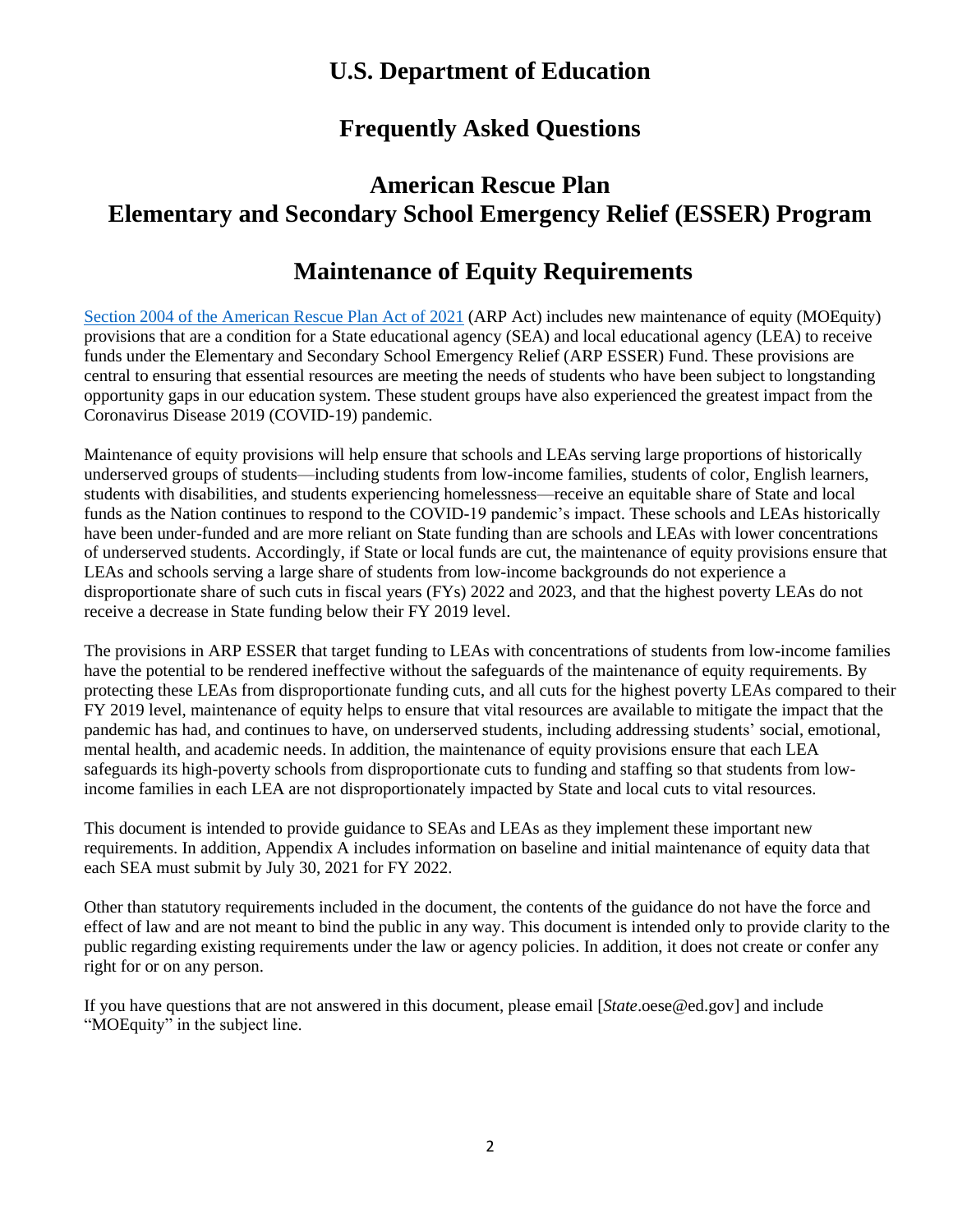# **Maintenance of Equity Frequently Asked Questions**

## **Background**

#### **1. What is maintenance of equity?**

Maintenance of Equity (MOEquity) is a set of new fiscal equity requirements in ARP ESSER. Specifically, MOEquity ensures the following:

- An SEA does not disproportionately reduce per-pupil State funding to high-need LEAs.
- An SEA does not reduce per-pupil State funding to the highest-poverty LEAs below their FY 2019 level.
- An LEA does not disproportionately reduce State and local per-pupil funding in high-poverty schools.
- An LEA does not disproportionately reduce the number of full-time-equivalent (FTE) staff perpupil in high-poverty schools.

#### **2. How is MOEquity different from maintenance of effort (MOE)?**

Both requirements are intended to help ensure that States and LEAs do not use ARP ESSER funds to reduce State and local financial support for education, which would have the effect of mitigating or even eliminating the purpose of the ARP ESSER program, which is to provide the extra, supplemental funding needed to maintain teaching and learning during and after the pandemic, safely reopen schools and maintain operations for full-time, in-person instruction as soon as possible, and address the effects of lost instructional time on students' social, emotional, mental health, and academic needs. The MOE requirements in section 2004(a) of the ARP Act ensure that a State maintains overall financial support for elementary and secondary education and for higher education. The MOEquity requirements in section 2004(b) and (c) ensure that, if funding reductions are necessary, each SEA and LEA does not disproportionately reduce per-pupil funding for education in those LEAs and schools in the State with the highest percentages of students from low-income families. Moreover, in the absolute highest-poverty LEAs, an SEA may not reduce per-pupil allocations of State funds below the LEAs' FY 2019 level.

For further guidance on maintenance of effort requirements, see the Department's April 2021 [Guidance](https://oese.ed.gov/files/2021/04/MOE-Chart_with-waiver-FAQs_FINAL_4.19.21_12pm.pdf)  [on Maintenance of Effort and Waiver Requests under the Elementary and Secondary School](https://oese.ed.gov/files/2021/04/MOE-Chart_with-waiver-FAQs_FINAL_4.19.21_12pm.pdf) Emergency [Relief Fund and the Governors Emergency Education Relief Fund.](https://oese.ed.gov/files/2021/04/MOE-Chart_with-waiver-FAQs_FINAL_4.19.21_12pm.pdf)

#### **3. Which entities must comply with the MOEquity requirements?**

Each SEA and LEA that receives ARP ESSER funds must comply with the applicable MOEquity requirements in section 2004(b) or (c) of the ARP Act, respectively, as a condition of receiving those funds.

#### **4. In which fiscal years must an SEA and LEA maintain equity?**

An SEA and LEA must maintain equity in each of FYs 2022 and 2023.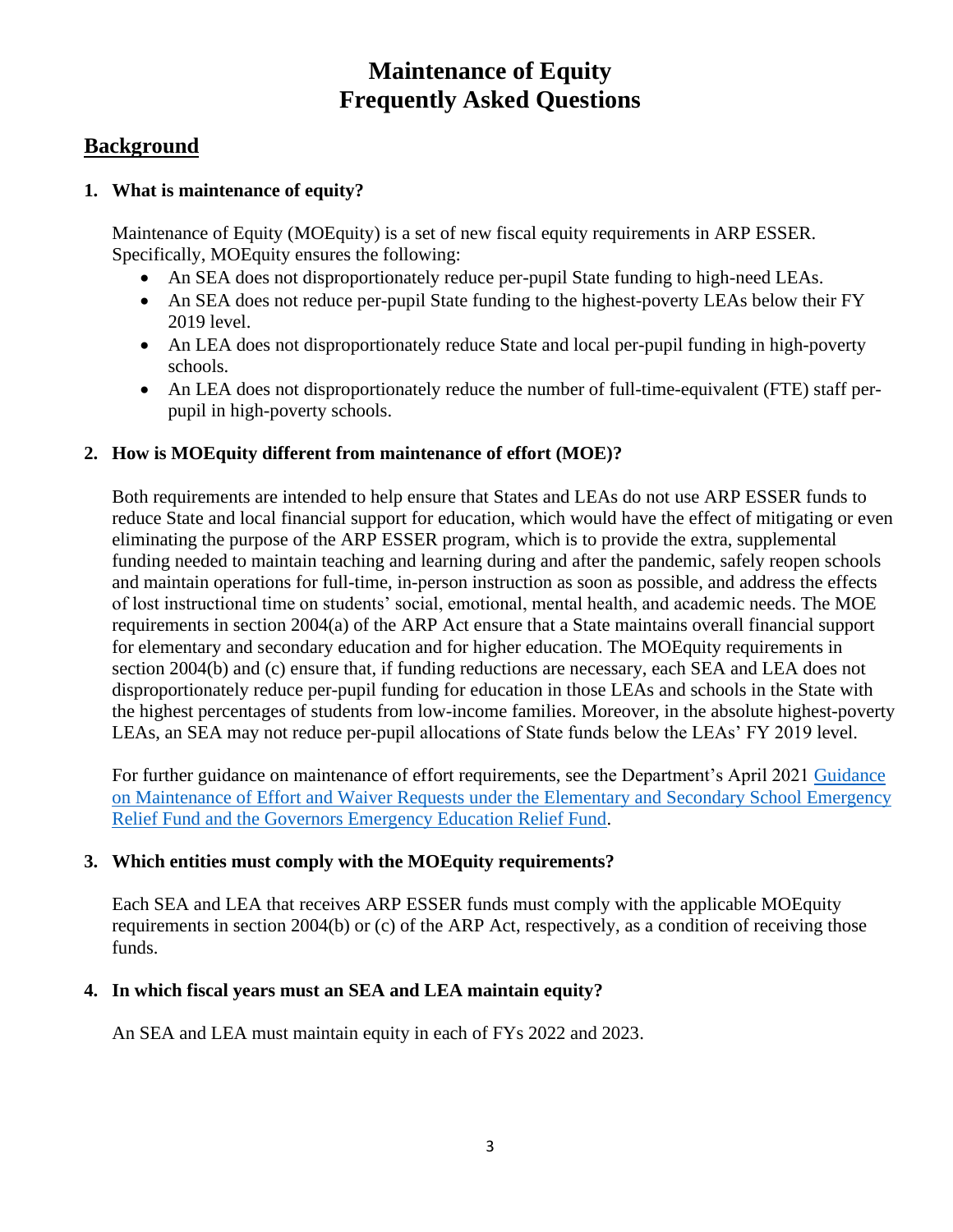### **5. What MOEquity requirements apply to an SEA?**

Under section 2004(b) of the ARP Act, as a condition of receiving ARP ESSER funds, an SEA may not, in each of FY 2022 or 2023—

- Reduce the per-pupil amount of State funding for any high-need LEA (see Question 10) by an amount that exceeds the overall per-pupil reduction in State funding, if any, across all LEAs in the State.
- Reduce the per-pupil amount of State funding for any highest-poverty LEA (see Question 11) below the per-pupil amount the SEA provided to such LEA in FY 2019**.**

#### **6. What MOEquity requirements apply to an LEA?**

Under section 2004(c) of the ARP Act, as a condition of receiving ARP ESSER funds, an LEA may not, in each of FY 2022 or 2023—

- Reduce combined State and local per-pupil funding for any high-poverty school (see Question 23) by an amount that exceeds the total reduction, if any, of combined State and local per-pupil funding for all schools in the LEA.
- Reduce the number of FTE staff per-pupil in any high-poverty school by an amount that exceeds the total reduction, if any, of FTE staff per-pupil in all schools in the LEA.

#### **7. What does "fiscal year" mean when determining MOEquity?**

For purposes of determining MOEquity, an SEA and its LEAs may use either the applicable State fiscal year or Federal fiscal year. In either case, the applicable school year for FY 2022 would be school year (SY) 2021-2022 and the applicable school year for FY 2023 would be SY 2022-2023.

|           | <b>Federal Fiscal Year</b>  | <b>State Fiscal Year</b>   | <b>School Year</b> |
|-----------|-----------------------------|----------------------------|--------------------|
|           |                             | (example)                  |                    |
| <b>FY</b> | October 1, 2021 - September | July 1, 2021-June 30, 2022 | 2021-2022          |
| 2022      | 30, 2022                    |                            |                    |
| <b>FY</b> | October 1, 2022 - September | July 1, 2022-June 30, 2023 | 2022-2023          |
| 2023      | 30, 2023                    |                            |                    |

#### **8. At what point in a fiscal year does an SEA or LEA determine whether it maintained equity?**

Each SEA and LEA must officially determine whether it maintained equity once it has final appropriated and allocated amounts that are available for current expenditures for each LEA or school, respectively, for the applicable fiscal year. (See Questions 17 and 26.) However, to ensure compliance, the SEA and LEA should verify whether it will maintain equity prior to making final State and local allocations to LEAs and schools, respectively, so that the SEA or LEA is able to modify its State and local allocations to high-need and highest-poverty LEAs and to high-poverty schools if equity is not achieved.

With the passage of the American Rescue Plan in March, we recognize that some States may have already completed their appropriation process for FY 2022 before MOEquity provisions were enacted. The Department expects all SEAs to comply with MOEquity requirements and will work with States to provide technical assistance and address any unique needs during this initial implementation period. It is important to emphasize that no State should delay awarding and allocating ARP ESSER funds to its LEAs until local MOEquity data are available for high-poverty schools. To the contrary, ARP ESSER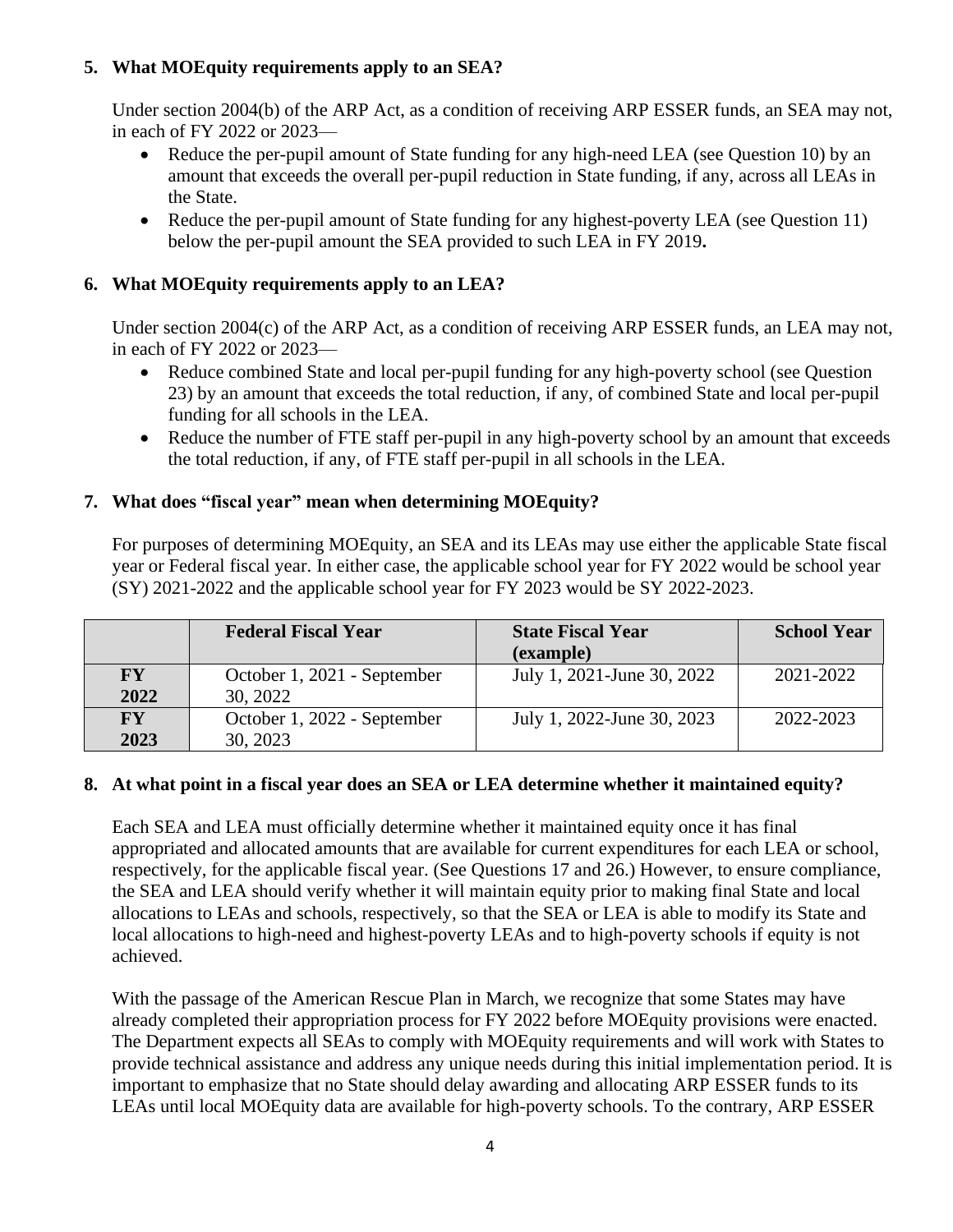funds should be allocated to LEAs expeditiously as their availability is essential to the broader goal of advancing educational equity.

## **State Maintenance of Equity**

#### **9. What are the State level MOEquity requirements?**

Each SEA must separately maintain fiscal equity for high-need LEAs and highest-poverty LEAs as a condition of receiving ARP ESSER funds.

- Under section 2004(b)(1) of the ARP Act, for any LEA identified by the SEA as a "high-need LEA," the SEA may not, in FY 2022 or 2023, reduce State funding, calculated on a per-pupil basis, by an amount that exceeds the overall per-pupil reduction in State funds, if any, across all LEAs in the State for such fiscal year.
- Under section 2004(b)(2) of the ARP Act, for any LEA identified by the SEA as a "highestpoverty LEA," the SEA may not, in FY 2022 or 2023, reduce State funding, calculated on a perpupil basis, below the amount the SEA provided per-pupil to such LEA in FY 2019.

#### **10. What is a high-need LEA?**

Under section 2004(d)(3) of the ARP Act, a "high-need LEA" is an LEA that is one of the LEAs in the State that  $-$ 

- In rank order, have the highest percentages of economically disadvantaged students in the State on the basis of the most recent satisfactory data available from the U.S. Department of Commerce (i.e., Small Area Income and Poverty Estimates (SAIPE) data provided by the U.S. Census Bureau); and
- Collectively serve not less than 50 percent of the State's total enrollment of students served by all LEAs in the State.

See Question 15 for detailed information on how an SEA determines its high-need LEAs.

#### **11. What is a highest-poverty LEA?**

Under section 2004(d)(2) of the ARP Act, a "highest-poverty LEA" is an LEA that is one of the LEAs in the State that  $-$ 

- In rank order, have the highest percentages of economically disadvantaged students in the State on the basis of the most recent SAIPE data; and
- Collectively serve not less than 20 percent of the State's total enrollment of students served by all LEAs in the State.

See Question 15 for detailed information on how an SEA determines its highest-poverty LEAs.

#### **12. If SAIPE data are not available for a "special LEA," how does an SEA determine whether the LEA is high-need or highest-poverty?**

If SAIPE data are not available for an LEA that does not have geographic boundaries and thus is not on the Census Bureau's list of LEAs — i.e., a "special LEA" — an SEA must derive a SAIPE count of children from low-income families as it does for allocating funds under Title I, Part A of the Elementary and Secondary Education Act of 1965. (See the Department's [guidance on how an SEA may](http://www2.ed.gov/programs/titleiparta/seaguidanceforadjustingallocations.doc) allocate [Title I funds](http://www2.ed.gov/programs/titleiparta/seaguidanceforadjustingallocations.doc) to LEAs that are not included in the SAIPE data.) This Title I, Part A guidance helps SEAs to adjust the formula counts of LEAs on the Census Bureau's list to account for charter school LEAs and other special LEAs that are not included on the Census list.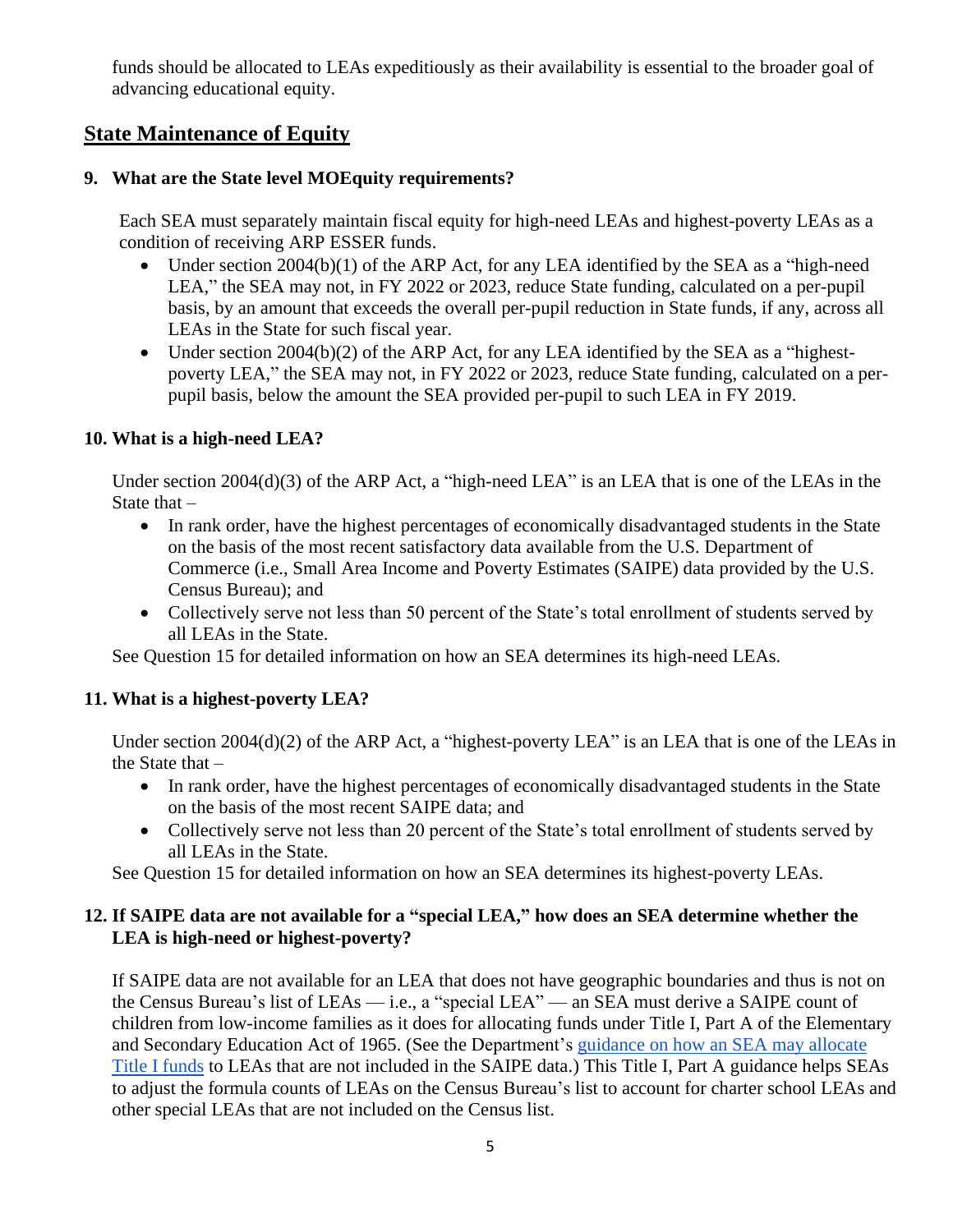#### **13. How does an SEA determine the number of students enrolled in all LEAs in the State when determining its high-need and highest-poverty LEAs?**

When identifying its high-need and highest-poverty LEAs, an SEA must rank all its LEAs based on the most recent SAIPE poverty data and use the best available enrollment data to collectively identify LEAs with 50 percent and 20 percent, respectively, of the State's total enrollment of students served by all LEAs in the State. Generally, for FY 2022, this will be enrollment data from SY 2020-2021. However, for some States, the best available enrollment data may be from SY 2019-2020 due to inaccurate SY 2020-2021 enrollment data as a result of the COVID-19 pandemic.

#### **14. When should an SEA identify its high-need and highest-poverty LEAs?**

Generally, an SEA should identify high-need and highest-poverty LEAs no later than the spring prior to the relevant school year so that the SEA can ensure that LEAs are identified in time to impact budget decisions. As a result, an SEA should identify high-need and highest-poverty LEAs as soon as possible for FY 2022 (SY 2021-2022) MOEquity purposes. For FY 2022, the Department will collect baseline and initial data on each State's high-need and highest-poverty LEAs by July 30, 2021. (See Questions 33-34.)

#### **15. How does an SEA determine its high-need LEAs and highest-poverty LEAs?**

An SEA determines its high-need LEAs and highest-poverty LEAs as follows:

List each LEA in the State in rank order from highest to lowest by SAIPE poverty percentage (or derived SAIPE poverty percentage under [34 CFR § 200.72](https://www.ecfr.gov/cgi-bin/retrieveECFR?gp=&SID=9155eb97d39c69348df12bb24560a070&mc=true&n=sp34.1.200.a&r=SUBPART&ty=HTML#se34.1.200_172) if an SEA has an LEA for which SAIPE estimates are not available, such as a charter school LEA). See Table 1 below for an example of how an SEA might rank order all LEAs in the State.

To identify high-need LEAs:

- 1. Determine the total enrollment for all LEAs in the State and multiply that number by .50 to obtain the number that equals 50 percent of the total enrollment in all LEAs in the State.
- 2. Beginning with the highest poverty LEA in the State, add the enrollment of each lowerranked LEA in order of poverty until the SEA reaches the LEA at which the cumulative enrollment for the ranked LEAs is at least as great as the number in step 1. For example, in Table 1, the cumulative enrollment to identify high-need LEAs is 50,000, which is reached in LEA 7.
- 3. Identify each LEA referenced in step 2 as a "high-need LEA." An SEA identifies the LEA that "tips the scale" as a high-need LEA — e.g., LEA 7 in Table  $1$  — even if only a small number of students are included from the LEA to reach the cumulative enrollment required. In the example, LEA 6 only brings the cumulative total to 49,500 students — requiring the identification of LEA 7 to reach the 50,000 student threshold.

To identify highest-poverty LEAs:

- 1. Multiply the total enrollment for all LEAs in the State (from step 1 above) by .20 to obtain the number that equals 20 percent of the total enrollment in all LEAs in the State.
- 2. Beginning with the highest poverty LEA in the State, add the enrollment of each lowerranked LEA in order of poverty until the SEA reaches the LEA at which the cumulative enrollment for the ranked LEAs is at least as great as the number in step 1. For example, in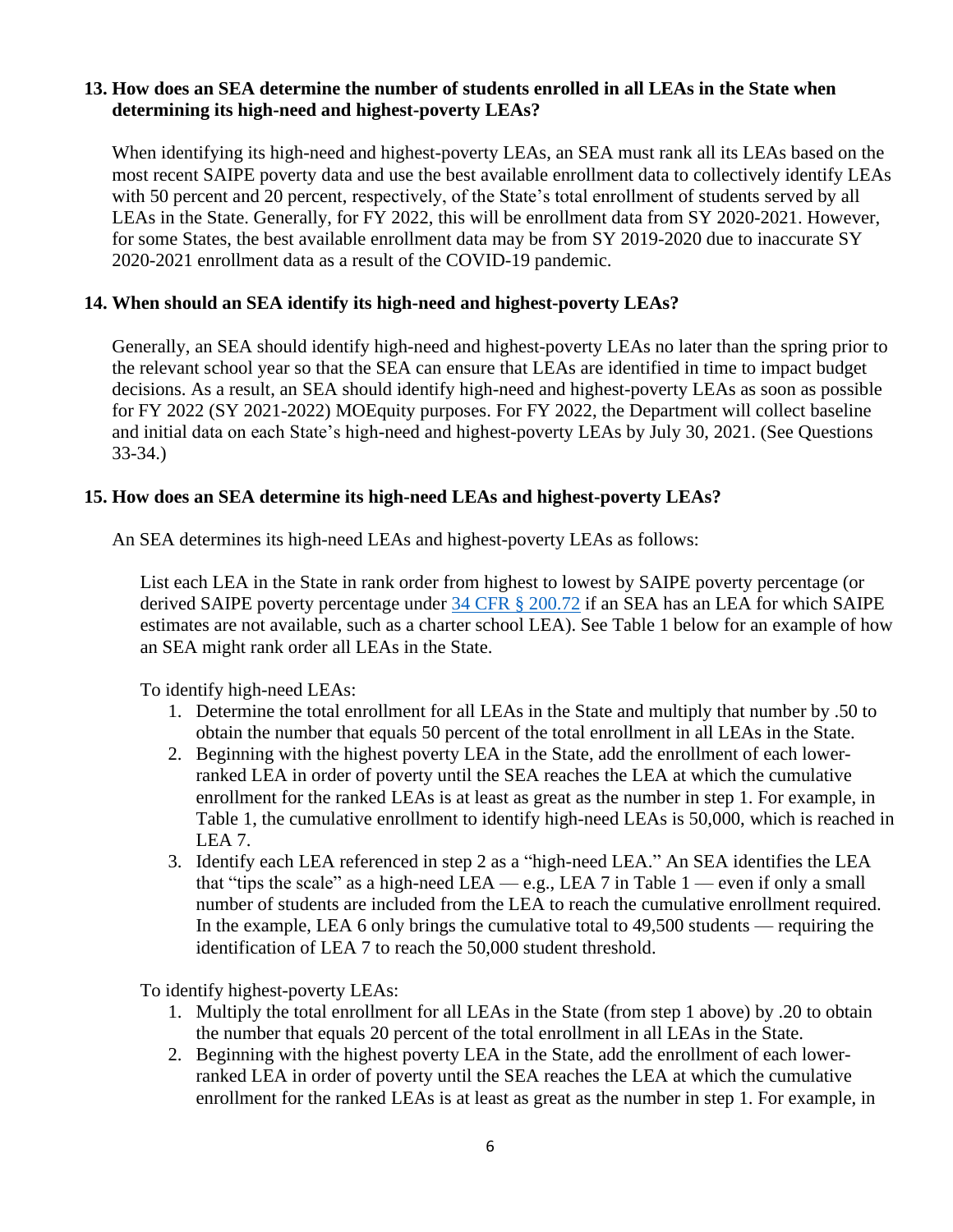Table 1, the cumulative enrollment to identify highest-poverty LEAs is 20,000, which is reached in LEA 3.

3. Identify each LEA referenced in step 2 as a "highest-poverty LEA." An SEA identifies the LEA that "tips the scale" as a highest-poverty LEA — e.g., LEA 3 in Table  $1$  — even if only a small number of students are included from the next LEA to reach the cumulative enrollment required. In the example, LEA 2 only brings the cumulative total to 12,000 students — requiring the identification of LEA 3 to reach the 20,000 student threshold.

| <b>LEA</b>        | <b>SAIPE/derived</b><br><b>SAIPE Poverty</b> | <b>Enrollment</b> | <b>Cumulative</b><br><b>Enrollment</b> | <b>High-Need</b><br>LEA $(50\% \text{ of }$ | <b>Highest-Poverty</b><br>LEA (20% of |
|-------------------|----------------------------------------------|-------------------|----------------------------------------|---------------------------------------------|---------------------------------------|
|                   | Percentage                                   |                   |                                        | cumulative                                  | cumulative                            |
|                   |                                              |                   |                                        | enrollment is                               | enrollment is                         |
|                   |                                              |                   |                                        | 50,000)                                     | 20,000)                               |
| LEA <sub>1</sub>  | 40%                                          | 10,000            | 10,000                                 | Yes                                         | Yes                                   |
|                   |                                              |                   |                                        |                                             |                                       |
| LEA <sub>2</sub>  | 35%                                          | 2,000             | 12,000                                 | Yes                                         | Yes                                   |
| (charter          |                                              |                   |                                        |                                             |                                       |
| LEA)              |                                              |                   |                                        |                                             |                                       |
| LEA <sub>3</sub>  | 30%                                          | 9,000             | 21,000                                 | Yes                                         | Yes                                   |
| LEA4              | 30%                                          | 11,000            | 32,000                                 | Yes                                         | No                                    |
| LEA <sub>5</sub>  | 25%                                          | 8,000             | 40,000                                 | Yes                                         | N <sub>o</sub>                        |
| LEA <sub>6</sub>  | 25%                                          | 9,000             | 49,000                                 | Yes                                         | No                                    |
| LEA <sub>7</sub>  | 20%                                          | 10,000            | 59,000                                 | Yes                                         | No                                    |
| LEA <sub>8</sub>  | 20%                                          | 8,000             | 67,000                                 | N <sub>o</sub>                              | No                                    |
| LEA <sub>9</sub>  | 15%                                          | 10,000            | 77,000                                 | N <sub>o</sub>                              | No                                    |
| LEA <sub>10</sub> | 15%                                          | 6,000             | 83,000                                 | N <sub>o</sub>                              | No                                    |
| LEA <sub>11</sub> | 10%                                          | 2,000             | 85,000                                 | N <sub>o</sub>                              | N <sub>o</sub>                        |
| (charter          |                                              |                   |                                        |                                             |                                       |
| LEA)              |                                              |                   |                                        |                                             |                                       |
| LEA <sub>12</sub> | 10%                                          | 15,000            | 100,000                                | No                                          | No                                    |
| <b>Total</b>      |                                              | 100,000           |                                        |                                             |                                       |

#### **Table 1: Determining Highest-Poverty LEAs and High-Need LEAs**

#### **16. Must an SEA identify high-need LEAs and highest-poverty LEAs for both FYs 2022 and 2023?**

Yes. An SEA must annually identify its high-need LEAs and highest-poverty LEAs for both FYs 2022 and 2023. (See section 2004(b) of the ARP Act.)

#### **17. Which funding sources must an SEA include when determining whether it maintained fiscal equity for high-need LEAs and highest-poverty LEAs?** *(Updated August 6, 2021)*

When determining whether it maintained fiscal equity for high-need LEAs and highest-poverty LEAs, an SEA generally includes funds appropriated and allocated by the State to all LEAs for current expenditures for free public education. (See section 8101(12) of the Elementary and Secondary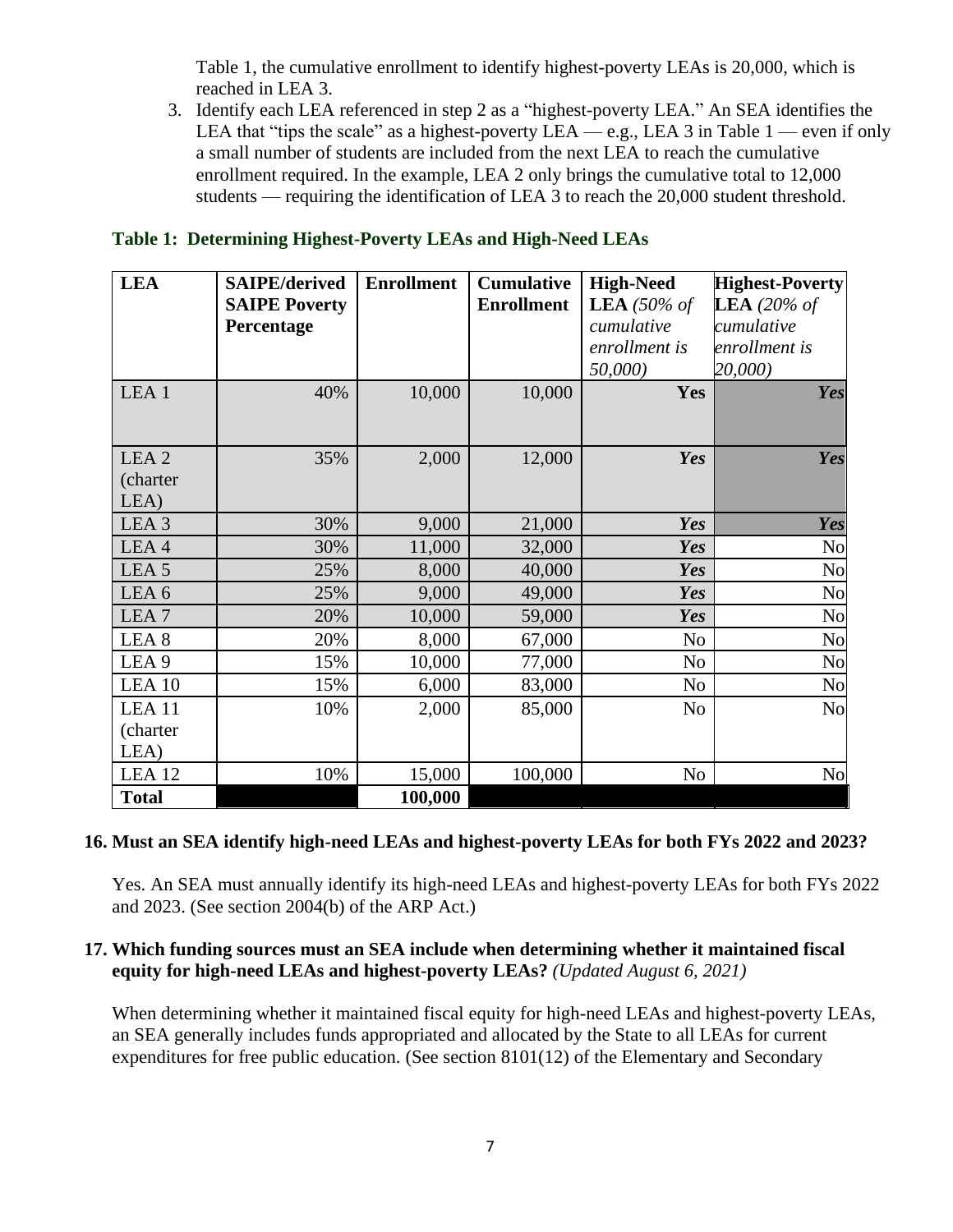Education Act of 1965  $(ESEA)^1$  (i.e., funds provided through the primary funding mechanisms, categorical funding, and other State support).) Current expenditures *do not include* dedicated funds for capital outlays and debt service. Current expenditures are a common metric: the Department uses perpupil current expenditure data as general information on the financing of elementary and secondary education; SEAs provide their State per-pupil current expenditures to the Department for use in a number of funding formulas; and LEAs commonly report per-pupil current expenditures on local report cards. Accordingly, using the amount appropriated and allocated from the funding sources from which current expenditures are derived to determine MOEquity presents an accurate annual comparison within each State and LEA.

An SEA may determine that some current expenditures, however, are not appropriate for MOEquity determinations. For example, if, in addition to allocating funds under a State's primary funding formula, the State reimburses an LEA for specific expenses (e.g., costs of educating students with disabilities, costs of transportation, centralized costs of substitute teachers), such State funds may, by necessity, vary by LEA annually because they are based on actual costs of a service. Accordingly, a State may exclude such State funds from its MOEquity calculations by making an individualized, fact-based determination that including such funds would be inconsistent with ARP ESSER, while continuing to reimburse the LEA and avoiding an impact on the resources or services needed.

State MOEquity considers the use of State funding sources only. Therefore, generally an SEA may not include Federal funds, local revenues, or support from private donors, such as charitable contributions that corporations or individuals make to elementary and secondary education. In some instances, however, local revenues, such as property taxes or taxes on mineral rights, are part of a State's "guarantee" for education under State law (e.g., a certain amount of funding is "guaranteed" to each LEA on a per pupil basis, a portion of which is generated locally depending on local financial capacity). Consistent with the purpose of the MOEquity requirements to ensure fiscal equity for high-need LEAs and highest-poverty LEAs, if the State includes such local revenues as part of its determination of State funding to meet a "guaranteed" funding level or as part of a "equalization" funding structure in order to ensure fiscal equity for LEAs, the State may consider the local revenues to be State funds for MOEquity purposes only and part of the calculation to determine any reduction of per-pupil funding.

An SEA must use consistent funding sources from year to year. As a result, if a State can document a one-time appropriation for a specific purpose (e.g., a revenue surplus that was distributed only for one year), then those funds may be excluded from MOEquity calculations.

Additionally, under 34 C.F.R. 76.731, an SEA is required to maintain adequate documentation on the sources of data included and excluded in the MOEquity calculations.

#### **18. Do the State funding sources for MOEquity differ from the funding sources for MOE?** *(Updated August 6, 2021)*

The funding sources might differ depending on State law or decisions that an SEA makes to include certain types of funding. For example, an SEA may include funds for capital outlays and debt service for

 $1$  Under section 8101(12) of the ESEA, the term "current expenditures" means expenditures for free public education — (A) including expenditures for administration, instruction, attendance and health services, pupil transportation services, operation and maintenance of plant, fixed charges, and net expenditures to cover deficits for food services and student body activities; but (B) not including expenditures for community services, capital outlay, and debt service, or any expenditures made from funds received under Title I and Part A of Title V.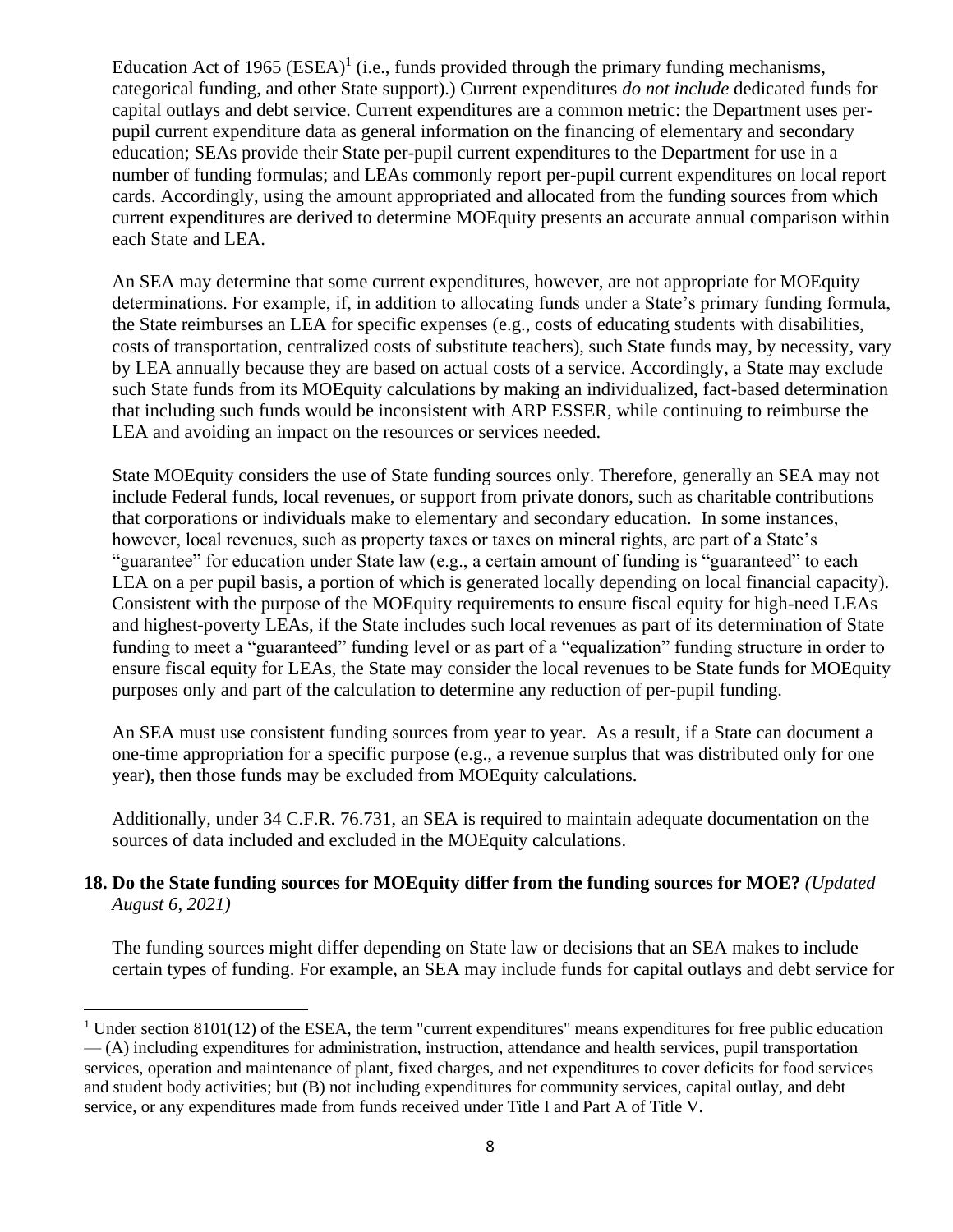the purpose of establishing State support for elementary and secondary education when determining MOE under the Education Stabilization Fund programs. In contrast, in calculating MOEquity under the ARP Act, an SEA generally must use funds appropriated and allocated by the State to all LEAs for current expenditures for free public education, excluding funds appropriated and allocated for capital outlays and debt service that may not accurately reflect an annual comparison among LEAs in the State. (See section  $8101(12)$  of the ESEA.).

Similarly, as indicated in revised Question 17, in calculating MOEquity under the ARP Act, an SEA may include local revenues, such as property taxes or taxes on mineral rights, that are part of a State's "guarantee" for education under State law. Because the purpose of MOEquity is to ensure fiscal equity for high-need LEAs and highest-poverty LEAs, including local revenues required by State law as a "guarantee" or to "equalize" State funding for education is integral to understanding whether the Statedetermined funding level (including both State and local revenue components) is maintaining fiscal equity. An SEA, however, may not include local funds when quantifying State support for elementary and secondary education when determining MOE under the Education Stabilization Fund, which focuses only on funds that are appropriated or allocated by the State.

#### **19. How does an SEA determine whether it maintained fiscal equity for its high-need LEAs?**

Under section 2004(b)(1) of the ARP Act, for each LEA identified by the SEA as a high-need LEA, the SEA may not, in either FY 2022 or 2023, reduce State funding, calculated on a per-pupil basis, by an amount that exceeds the overall per-pupil reduction in State funds, if any, across all LEAs in the State for that fiscal year.

Under section 2004(d)(5) of the ARP Act, an SEA determines whether it maintained fiscal equity for its high-need LEAs for FY 2022 as follows:

- 1. Determine the overall per-pupil reduction of State funding, if any, for FY 2022 in the SEA as a whole:
	- a. **State per-pupil amount for FY 2022** Divide the total amount of State funds provided to all LEAs in FY 2022 by the aggregate number of children enrolled in the State in FY 2022.
	- b. **State per-pupil amount for FY 2021** Divide the total amount of State funds provided to all LEAs in FY 2021 by the aggregate number of children enrolled in the State in FY 2021.
	- c. **Overall per-pupil reduction in State funds, if any, for FY 2022** If the per-pupil amount for FY 2022 is less than FY 2021, the difference is the amount by which the SEA has reduced its per-pupil amount of State funds to LEAs in FY 2022. If an SEA increases or maintains per-pupil funding to all LEAs in FY 2022, then for the purposes of determining whether the SEA has maintained fiscal equity for its high-need LEAs, the reduction is zero.
- 2. Determine the per-pupil reduction of State funding, if any, for FY 2022 for each high-need LEA in the State.
	- a. **High-need LEA per-pupil amount for FY 2022** Divide the total amount of State funds provided to each high-need LEA in FY 2022 by the aggregate number of children enrolled in that LEA in FY 2022.
	- b. **High-need LEA per-pupil amount for FY 2021** Divide the total amount of State funds provided to each high-need LEA in FY 2021 by the aggregate number of children enrolled in that LEA in FY 2021.
	- c. **High-need LEA per-pupil reduction in State funds, if any, for FY 2022** If the per-pupil amount for FY 2022 is less than FY 2021, the difference is the amount by which the SEA has reduced its per-pupil amount of State funds to a high-need LEA in FY 2022.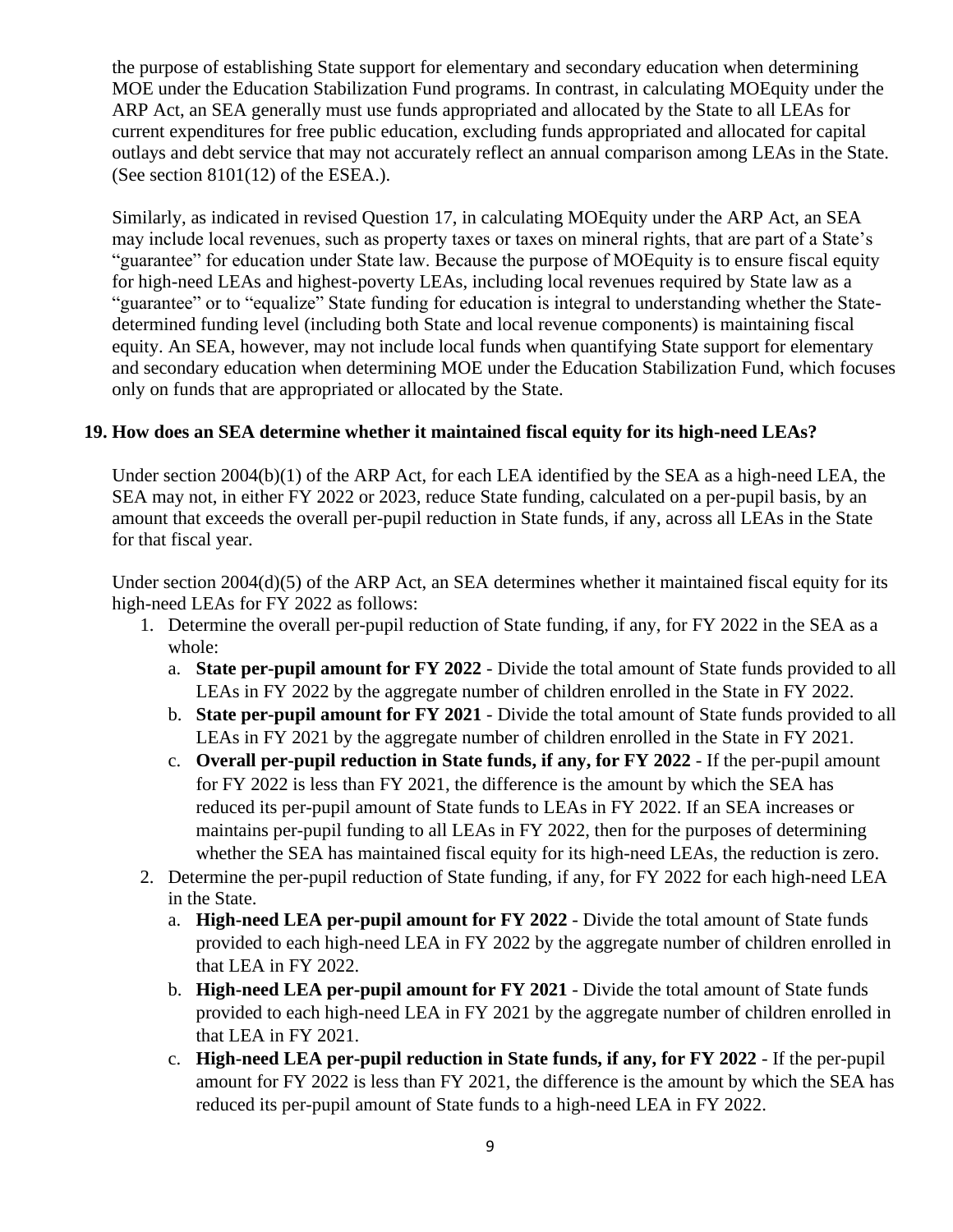3. Compare the per-pupil reduction, if any, for each high-need LEA (step 2c above) with the overall per-pupil reduction in State funds for all LEAs (step 1c above). To maintain fiscal equity for each high-need LEA, an SEA may not reduce State funding (as calculated on a perpupil basis) to that LEA (step 2c) by an amount that exceeds the overall per-pupil reduction across all LEAs in the State (step 1c).

The SEA will repeat these steps to make the determination for FY 2023 compared to per-pupil amounts for FY 2022.

See Table 2 for three examples of how an overall per-pupil reduction in State funds affects an SEA's ability to maintain fiscal equity in its high-need LEAs. In the examples, green shows where an SEA has maintained fiscal equity and red shows where an SEA has not maintained fiscal equity.

| <b>Examples</b>  | <b>Overall Per-</b><br>pupil<br><b>Reduction in</b><br><b>State Funds</b> | <b>High-need LEA 1</b><br>Per-pupil<br><b>Reduction</b>                                                                                             | <b>High-need LEA 2</b><br>Per-pupil<br><b>Reduction</b>                                                                                             | <b>High-need LEA 3</b><br>Per-pupil<br><b>Reduction</b>                                                                                             |
|------------------|---------------------------------------------------------------------------|-----------------------------------------------------------------------------------------------------------------------------------------------------|-----------------------------------------------------------------------------------------------------------------------------------------------------|-----------------------------------------------------------------------------------------------------------------------------------------------------|
| <b>Example 1</b> | \$0                                                                       | <b>FY21 Per-Pupil</b><br><b>Amount: \$13,000</b><br><b>FY22 Per-Pupil</b><br><b>Amount: \$13,000</b><br><b>Per-Pupil</b><br><b>Reduction: \$0</b>   | <b>FY21 Per-Pupil</b><br><b>Amount: \$15,050</b><br><b>FY22 Per-Pupil</b><br><b>Amount: \$15,000</b><br><b>Per-Pupil</b><br><b>Reduction: \$50</b>  | <b>FY21 Per-Pupil</b><br><b>Amount: \$17,050</b><br><b>FY22 Per-Pupil</b><br><b>Amount: \$17,000</b><br><b>Per-Pupil</b><br><b>Reduction: \$50</b>  |
| <b>Example 2</b> | \$100                                                                     | <b>FY21 Per-Pupil</b><br><b>Amount: \$14,150</b><br><b>FY22 Per-Pupil</b><br><b>Amount: \$14,000</b><br><b>Per-Pupil</b><br><b>Reduction: \$150</b> | <b>FY21 Per-Pupil</b><br><b>Amount: \$13,100</b><br><b>FY22 Per-Pupil</b><br><b>Amount: \$13,000</b><br><b>Per-Pupil</b><br><b>Reduction: \$100</b> | <b>FY21 Per-Pupil</b><br><b>Amount: \$15,050</b><br><b>FY22 Per-Pupil</b><br><b>Amount: \$15,000</b><br><b>Per-Pupil</b><br><b>Reduction: \$50</b>  |
| <b>Example 3</b> | \$150                                                                     | <b>FY21 Per-Pupil</b><br><b>Amount: \$12,500</b><br><b>FY22 Per-Pupil</b><br><b>Amount: \$12,400</b><br><b>Per-Pupil</b><br><b>Reduction: \$100</b> | <b>FY21 Per-Pupil</b><br><b>Amount: \$20,500</b><br><b>FY22 Per-Pupil</b><br><b>Amount: \$20,400</b><br><b>Per-Pupil</b><br><b>Reduction: \$100</b> | <b>FY21 Per-Pupil</b><br><b>Amount: \$17,500</b><br><b>FY22 Per-Pupil</b><br><b>Amount: \$17,400</b><br><b>Per-Pupil</b><br><b>Reduction: \$100</b> |

|  | Table 2: Determining whether an SEA meets MOEquity for high-need LEAs. |  |  |
|--|------------------------------------------------------------------------|--|--|
|  |                                                                        |  |  |

#### **19(a). What enrollment data may an SEA rely on when determining its per-pupil amount of funding for high-need LEAs and highest-poverty LEAs?** *(NEW question August 6, 2021)*

To determine the per-pupil amount for each fiscal year, an SEA may use the most appropriate available enrollment data for the applicable fiscal year, which could be the same enrollment data it relied on to appropriate or allocate State funds for the applicable fiscal year. These data may include, among other data, prior year enrollment data, projected enrollment data for the next fiscal year, an average of multiple prior years' enrollment, or some other enrollment formula established by the State.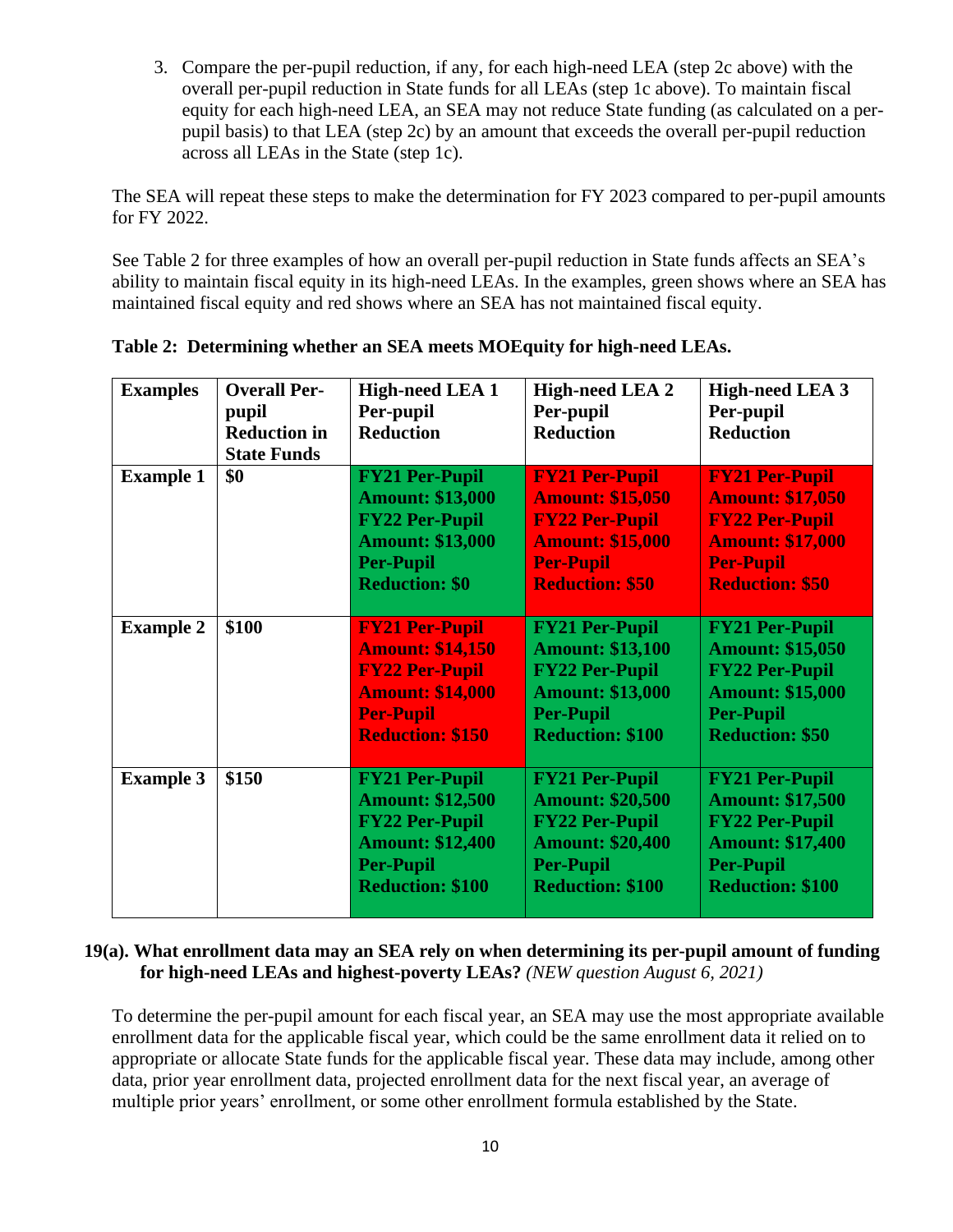#### **20. How does an SEA determine whether it maintained fiscal equity for its highest-poverty LEAs?**

Under section 2004(b)(2) of the ARP Act, an SEA determines whether it maintained fiscal equity for its highest-poverty LEAs using the funding sources described in Question 17. For FY 2022, the SEA must:

- 1. Determine the per-pupil amount of State funding provided to each of its 2022 highest-poverty LEAs in FY 2019.
- 2. Determine the per-pupil amount of State funding provided to each of its 2022 highest-poverty LEAs in FY 2022.

The SEA will repeat these steps for each of its 2023 highest-poverty LEAs to make the determination for FY 2023 compared to per-pupil amounts for FY 2019.

To maintain fiscal equity for its highest-poverty LEAs, a SEA may not reduce the per-pupil amount of State funding for any highest-poverty LEA in either FY 2022 or 2023 below the per-pupil amount of State funding the SEA awarded to that LEA in FY 2019.

See Table 3 for three examples of whether an SEA maintains fiscal equity in its highest-poverty LEAs. In the examples, green shows where an SEA has maintained fiscal equity and red shows where an SEA has not maintained fiscal equity.

| <b>Examples</b>                            | FY 2019 Per-pupil<br><b>State Funding</b> | FY 2022 Per-pupil State<br><b>Funding</b>                                                   | FY 2023 Per-pupil State<br><b>Funding</b>                                           |
|--------------------------------------------|-------------------------------------------|---------------------------------------------------------------------------------------------|-------------------------------------------------------------------------------------|
| <b>Highest-poverty</b><br>LEA <sub>1</sub> | \$10,000                                  | \$10,000<br>(Equal to the LEA's FY)<br>2019 per-pupil State<br>funding level)               | \$10,000<br>(Equal to the LEA's FY<br>2019 per-pupil State<br>funding level)        |
| <b>Highest-poverty</b><br>LEA <sub>2</sub> | \$10,000                                  | \$10,000<br>(Equal to the LEA's FY<br>2019 per-pupil State<br>funding level)                | \$9,500<br>(Less than the LEA's FY<br><b>2019 per-pupil State</b><br>funding level) |
| <b>Highest-poverty</b><br>LEA <sub>3</sub> | \$15,000                                  | \$10,000<br>(Less than the LEA's FY<br><b>2019 per-pupil State</b><br><b>funding level)</b> | \$17,000<br>(Greater than the LEA's<br>FY 2019 per-pupil State<br>funding level)    |

**Table 3: Determining whether an SEA meets MOEquity for highest-poverty LEAs**

#### **21. How does an SEA with only one LEA comply with the State MOEquity requirements?**

If an SEA has a unitary system with one LEA serving all students in the State, then there are no State-level MOEquity requirements. However, the SEA must ensure that its LEA is meeting the LEA-level MOEquity requirements in section 2004(c) of the ARP Act.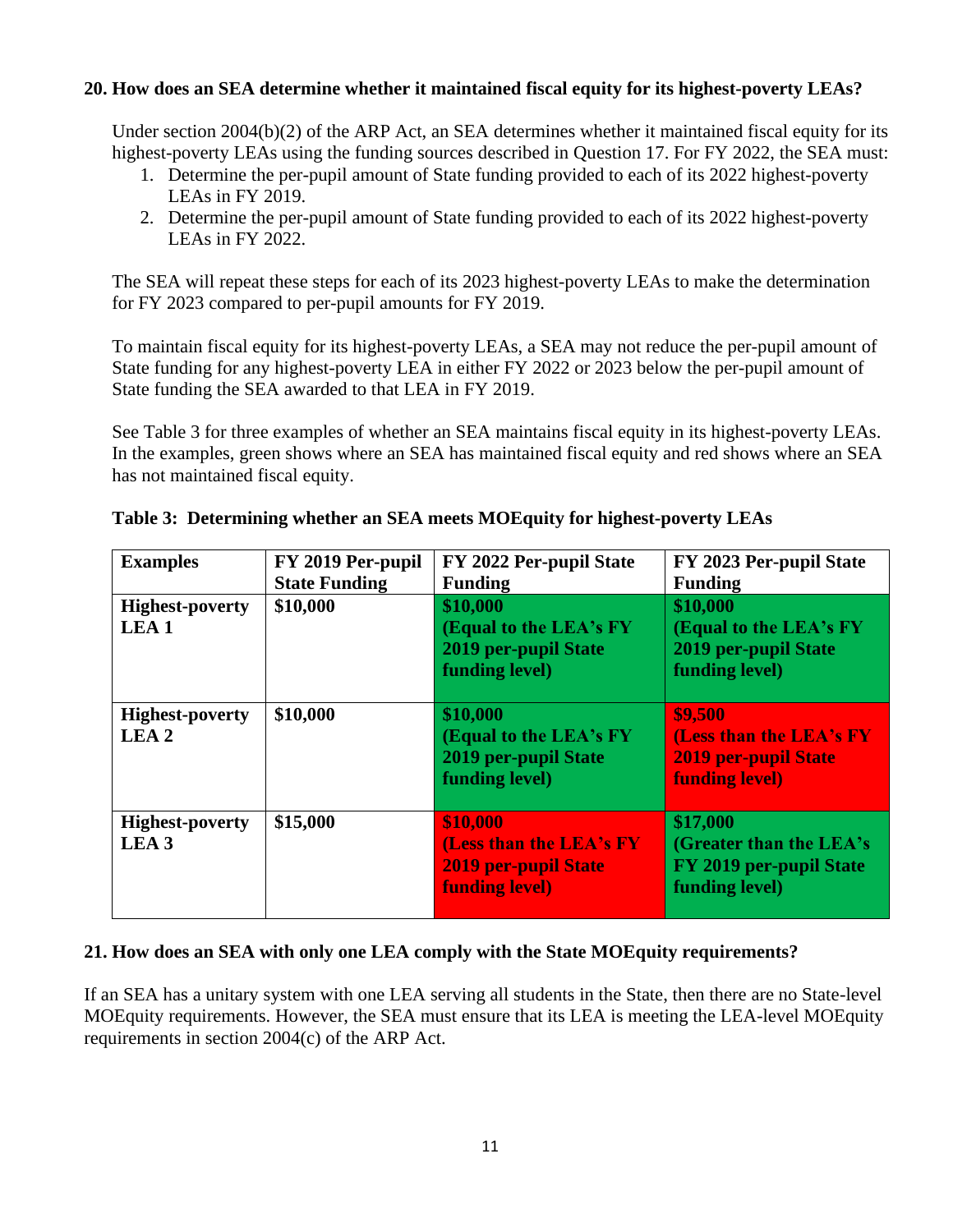#### **21(a). How may an SEA maintain equity under section 2004(b) in the case of specific and unusual circumstances for very small LEAs?** *(NEW question October 1, 2021)*

Section 2004(b) of the ARP Act requires an SEA to maintain equity with respect to high-need and highestpoverty LEAs by comparing on a per-pupil basis the State funds it allocates to LEAs for FYs 2022 and 2023 with either the prior fiscal year or FY 2019. In calculating the per-pupil amount for maintenance of equity purposes, an SEA may find that small changes in student enrollment significantly affect that amount in very small LEAs, particularly if the State's funding system is based in large part on education-related costs (e.g., full-time-equivalent staff, facilities) not allocated to LEAs on a per-pupil basis. Based on revenue data available to the Department's National Center for Education Statistics, there appears to be significant variability with respect to States' per-pupil funding amounts from year to year among very small LEAs. The maintenance of equity requirements are designed to ensure that an SEA, in allocating State funds in FYs 2022 or 2023, does not discriminate against high-need and highest-poverty LEAs by disproportionately reducing the allocation of State funds to those LEAs. Certain states may see variability in the per-pupil amounts for very small LEAs caused by small changes in student enrollment which may be unrelated to whether a State has achieved the intent to maintain equity in funding. For example, in an LEA of only 100 students, enrollment of a single additional student would have an effect 27 times larger on per pupil expenditures than it would in an average-sized LEA. As a result, the Department believes that it is consistent with the maintenance of equity requirements to allow an SEA to determine whether it has maintained equity with respect to its very small high-need and highest-poverty LEAs within a reasonable "tolerance level."

As part of determining that it has maintained equity for very small high-need and highest-poverty LEAs compared to the State per-pupil amount of funding, the SEA may propose to the Department a written plan for a reasonable level of tolerance when calculating whether it has maintained equity for these LEAs. As part of that description, an SEA must demonstrate how it has maintained equity (e.g., small changes in student enrollment in very small LEAs are creating this unpredictable variability unrelated to maintaining equity) and why its level of tolerance is reasonable. The submission may also include: (1) a definition of a very small LEA within the State's context, (2) the number and percentage of LEAs that meet such definition, and (3) the number and percentage of high-need and highest-poverty LEAs that are very small. Additionally, the SEA may define the degree of tolerance it would propose to use in determining whether it has failed to maintain equity for very small LEAs, based on data that demonstrate the cut point(s) at which small changes in student enrollment affect per-pupil amounts in ways that are unrelated to maintaining equity.

## **LEA Maintenance of Equity**

#### **22. What are the MOEquity requirements for an LEA?**

Each LEA must maintain equity for each "high-poverty school" as a condition of receiving ARP ESSER funds. Under section 2004(c) of the ARP Act, for each school identified by the LEA as a high-poverty school, the LEA may not, in FY 2022 or 2023—

- 1. Reduce per-pupil funding (from combined State and local funding) by an amount that exceeds the total reduction, if any, in LEA per-pupil funding for all schools served by the LEA in such fiscal year; or
- 2. Reduce the number of FTE staff per-pupil by an amount that exceeds the total reduction, if any, in FTE staff per-pupil in all schools served by the LEA in such fiscal year.

#### **23. What is a high-poverty school?**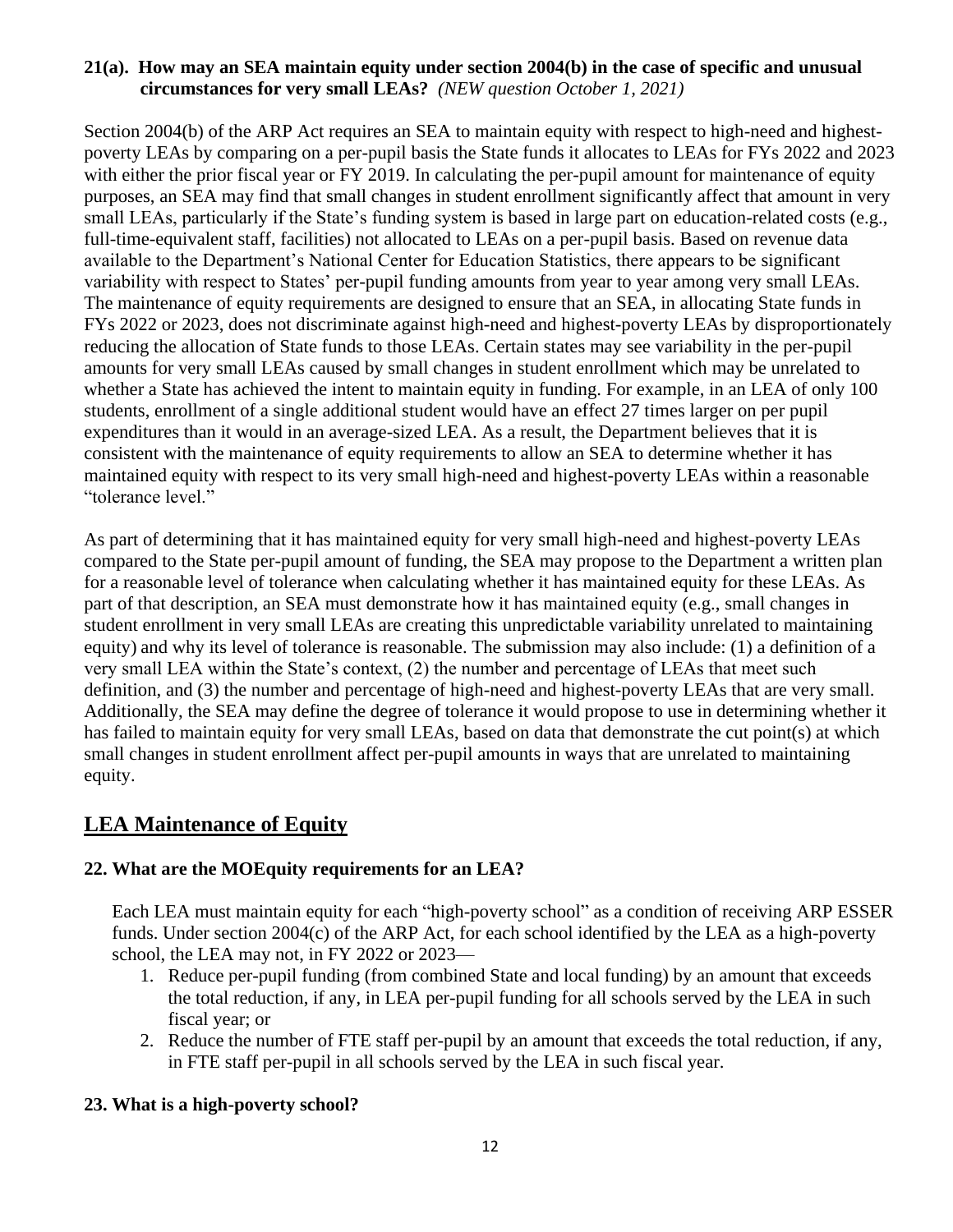A "high-poverty school" is, with respect to a school served by an LEA, a school that is in the highest quartile of schools served by the LEA based on the percentage of economically disadvantaged students in the school. (See Question 24.)

#### **24. What measures must be used to determine whether a school is high-poverty?**

Consistent with section  $2004(d)(4)(B)$  of the ARP Act, the Department establishes any measure(s) of poverty authorized under section 1113(a)(5) of the ESEA. From these measures, an SEA selects a measure or measures that its LEAs use, which may be the measure the SEA requires for disaggregation of the economically disadvantaged subgroup under section 1111 of the ESEA. The SEA may permit an LEA to use the measure(s) of poverty it uses to rank its schools under section  $1113(a)$  of the ESEA.

#### **25. How does an LEA identify its high-poverty schools?**

An LEA determines its high-poverty schools using the following procedures. An LEA may elect, consistent with the statute and as shown in the following examples, to make the determination on a districtwide basis or by grade span. (See sections  $2004(c)(1)(A)$  and  $(c)(2)(C)$  of the ARP Act.)<sup>2</sup> In deciding which option to use to identify its high-poverty schools, an LEA might consider factors such as the total number of high-poverty students impacted, relative concentrations of poverty in schools that would be identified compared to those that would not, and whether using grade spans would capture high schools if they would not otherwise be captured.

- 1. Rank each school in the LEA by its percentage of economically disadvantaged students, from highest percentage to lowest percentage, in each fiscal year. An LEA may rank its schools within the LEA as a whole or within each grade span — e.g., K-5,  $6-8$ ,  $9-12$ . See Table 4 below for an example of how an LEA might rank all schools in the LEA as a whole and Table 5 for an example of how an LEA might rank its schools by grade span.
- 2. Divide the total number of schools in the LEA by 4 to determine the number of schools in the highest quartile. If the result of the division is not a whole number, always round up to the nearest whole number (e.g., in Table 4, 9 schools divided by 4 equals 2.25 schools, so 2.25 is rounded up to 3 schools). This is the number of schools the LEA must identify as high-poverty schools.
- 3. Identify the highest-poverty quartile of schools (the number of schools identified in step 2) in the LEA as high-poverty schools. If the LEA ranks by grade span, an LEA may first select the highpoverty school in rank order from each grade span. If an LEA needs to identify additional highpoverty schools, then an LEA has discretion so long as the LEA selects in rank order based on the percentage of economically disadvantaged students. For example, an LEA may continue down the list from highest to lowest within each grade span or continue to select schools with the highest percentage of economically disadvantaged students in one or more grade spans. (See Table 5.)

#### **Table 4. Identifying high-poverty schools in an LEA as a whole (in a sample LEA with nine schools)\***

<sup>&</sup>lt;sup>2</sup> By excepting from the MOEquity requirements an LEA that serves all students within each grade span with a single school, the ARP Act recognizes the uniqueness that grade spans present when allocating resources, both fiscal and staffing, within an LEA. Consistent with the flexibility afforded an LEA under Title I, Part A of the Elementary and Secondary Education Act of 1965 with respect to serving schools by grade span (see section  $1113(a)(4)$  of the ESEA), an LEA may also maintain equity by grade span, if it so chooses, to account for varying per-pupil allocations or FTEs per-pupil by grade span (e.g., elementary schools vs high schools) that aggregate per-pupil allocations or FTEs across all schools might not reflect.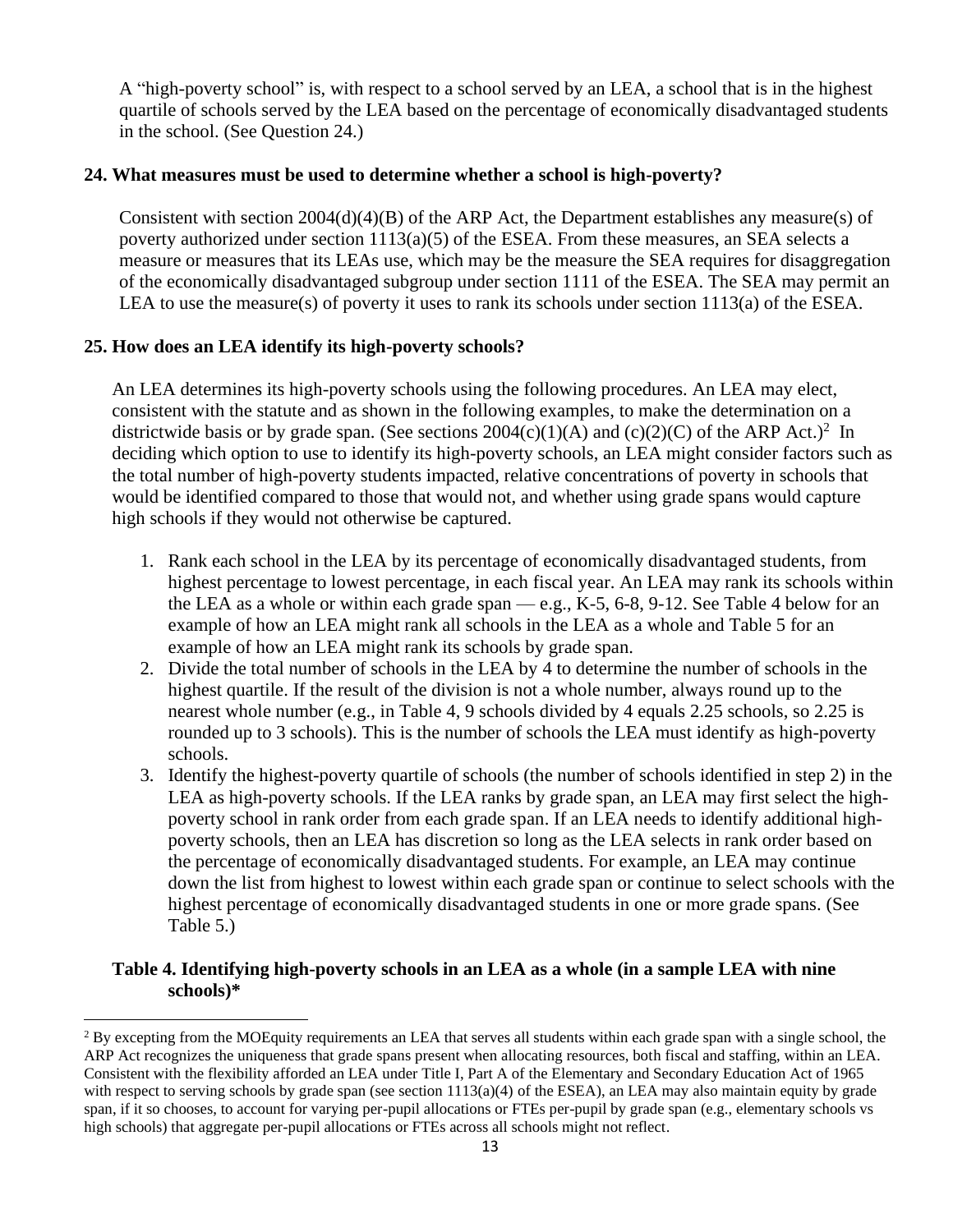| School   | Percentage of   |            | High-Poverty   |
|----------|-----------------|------------|----------------|
|          | Economically    |            | School?        |
|          | Disadvantaged   |            |                |
|          | <b>Students</b> |            |                |
| School A | 80%             | Elementary | Yes            |
| School B | 75%             | Elementary | Yes            |
| School C | 65%             | Elementary | Yes            |
| School G | 60%             | Middle     | N <sub>o</sub> |
| School I | 40%             | High       | No             |
| School D | 35%             | Elementary | No             |
| School E | 25%             | Elementary | No             |
| School H | 25%             | Middle     | No             |
| School F | 15%             | Elementary | N <sub>o</sub> |

The LEA in this example must identify three high-poverty schools.

Table 5 illustrates the process described above except on a grade span basis. The LEA identifies the highest poverty elementary school (School A), middle school (School G), and high school (School I) because the LEA must identify three schools. If the LEA were required to identify, for example, two additional schools, it could continue to identify one school in each grade span — i.e., the next highest poverty school in the elementary and middle school grade spans (Schools B and H) — or it could identify the next two highest poverty schools overall — i.e., Schools B and C.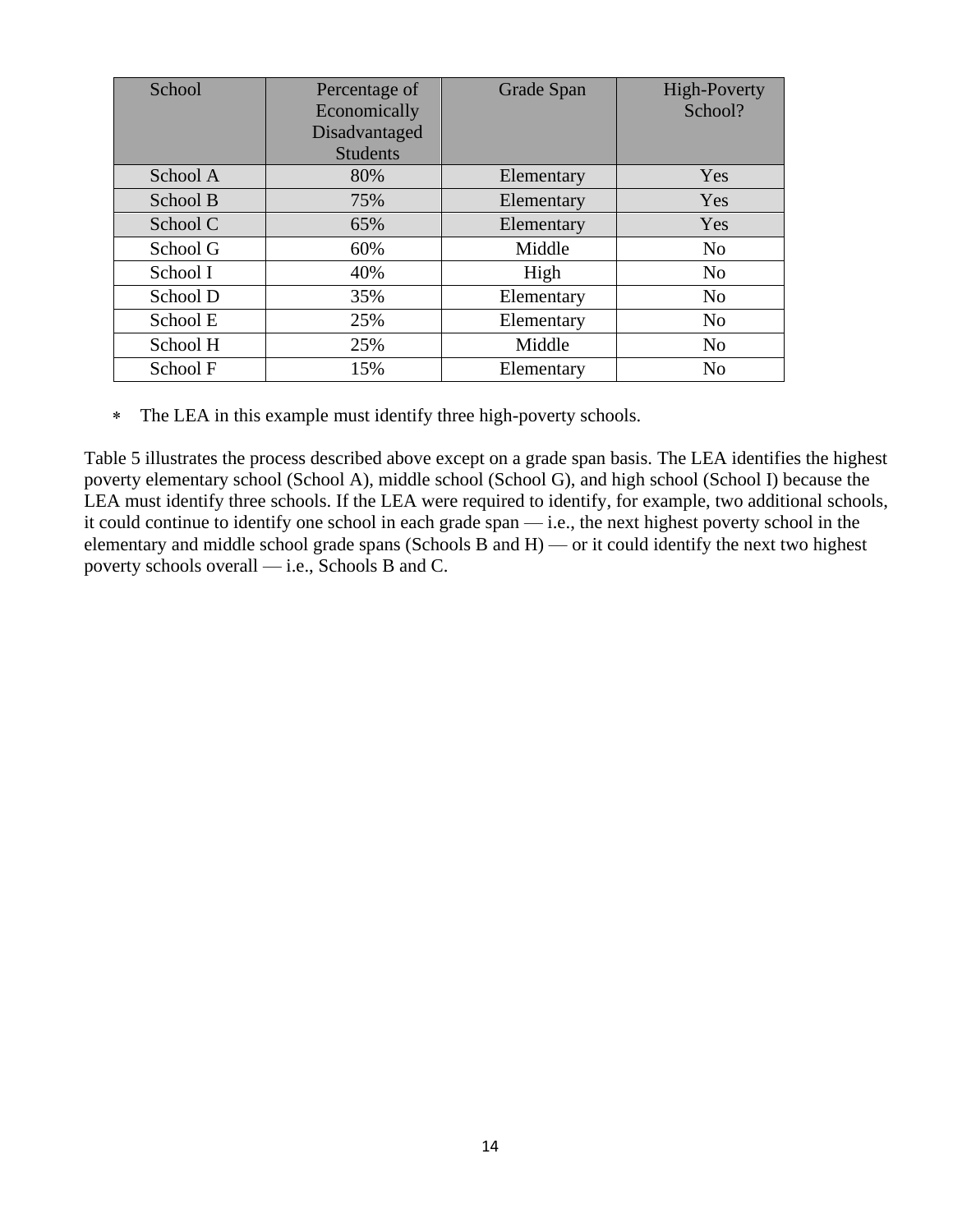**Table 5. Identifying high-poverty schools by grade span in an LEA (in a sample LEA with nine schools)\***

| <b>School</b> | <b>Percentage of</b><br><b>Economically</b><br><b>Disadvantaged</b><br><b>Students</b> | <b>Elementary</b><br>Grade<br><b>Span</b> | <b>Middle</b><br>Grade<br><b>Span</b> | <b>High</b><br><b>School</b><br>Grade<br><b>Span</b> | High-<br><b>Poverty</b><br><b>School</b> |
|---------------|----------------------------------------------------------------------------------------|-------------------------------------------|---------------------------------------|------------------------------------------------------|------------------------------------------|
| School A      | 80%                                                                                    | X                                         |                                       |                                                      | Yes                                      |
| School B      | 75%                                                                                    | X                                         |                                       |                                                      | N <sub>o</sub>                           |
| School C      | 65%                                                                                    | X                                         |                                       |                                                      | N <sub>0</sub>                           |
| School D      | 35%                                                                                    | X                                         |                                       |                                                      | N <sub>0</sub>                           |
| School E      | 25%                                                                                    | X                                         |                                       |                                                      | N <sub>o</sub>                           |
| School F      | 15%                                                                                    | X                                         |                                       |                                                      | N <sub>o</sub>                           |
| School G      | 60%                                                                                    |                                           | X                                     |                                                      | Yes                                      |
| School H      | 25%                                                                                    |                                           | X                                     |                                                      | N <sub>0</sub>                           |
| School I      | 40%                                                                                    |                                           |                                       | X                                                    | Yes                                      |

The LEA must identify three high-poverty schools.

#### **26. Which funding sources must an LEA include when determining its per-pupil funding for the purposes of maintaining fiscal equity?** *(Updated August 6, 2021)*

When determining whether it maintained fiscal equity, an LEA generally includes all sources of State and local funds the LEA has available for current expenditures for free public education. (See section 8101(12) of the ESEA.) Current expenditures *do not include* dedicated funds for capital outlays and debt service. Moreover, local fiscal maintenance of equity considers the use of local and State funding sources only. Therefore, an LEA may not include Federal funds or support from private donors, such as charitable contributions that corporations or individuals make to elementary and secondary education.

The LEA must use consistent funding sources from year to year and document its sources of data. As a result, if an LEA can document a one-time disbursement for a specific purpose (e.g., a revenue surplus that was distributed only for one year), then those funds may be excluded from MOEquity calculations. These data should be consistent with sources of State and local funding that an LEA uses to report for the purposes of per-pupil expenditures in section  $1111(h)(1)(C)(x)$  of the ESEA.

### **27. How does an LEA determine whether it maintained fiscal equity for its high-poverty schools?**

To determine whether it maintained fiscal equity, an LEA must follow the steps below, depending on whether it is determining MOEquity on a districtwide basis or by grade span:

#### Districtwide determination:

- 1. Determine the per-pupil reduction of State and local funding, if any, for FY 2022 in the LEA as a whole:
	- a. **State and local per-pupil amount for FY 2022 -** Divide the total amount of State and local funds provided to all schools served by the LEA in FY 2022 by the aggregate number of children enrolled in all schools served by the LEA in FY 2022.
	- b. **State and local per-pupil amount for FY 2021** Divide the total amount of State and local funds provided to all schools served by the LEA in FY 2021 by the aggregate number of children enrolled in all schools served by the LEA in FY 2021.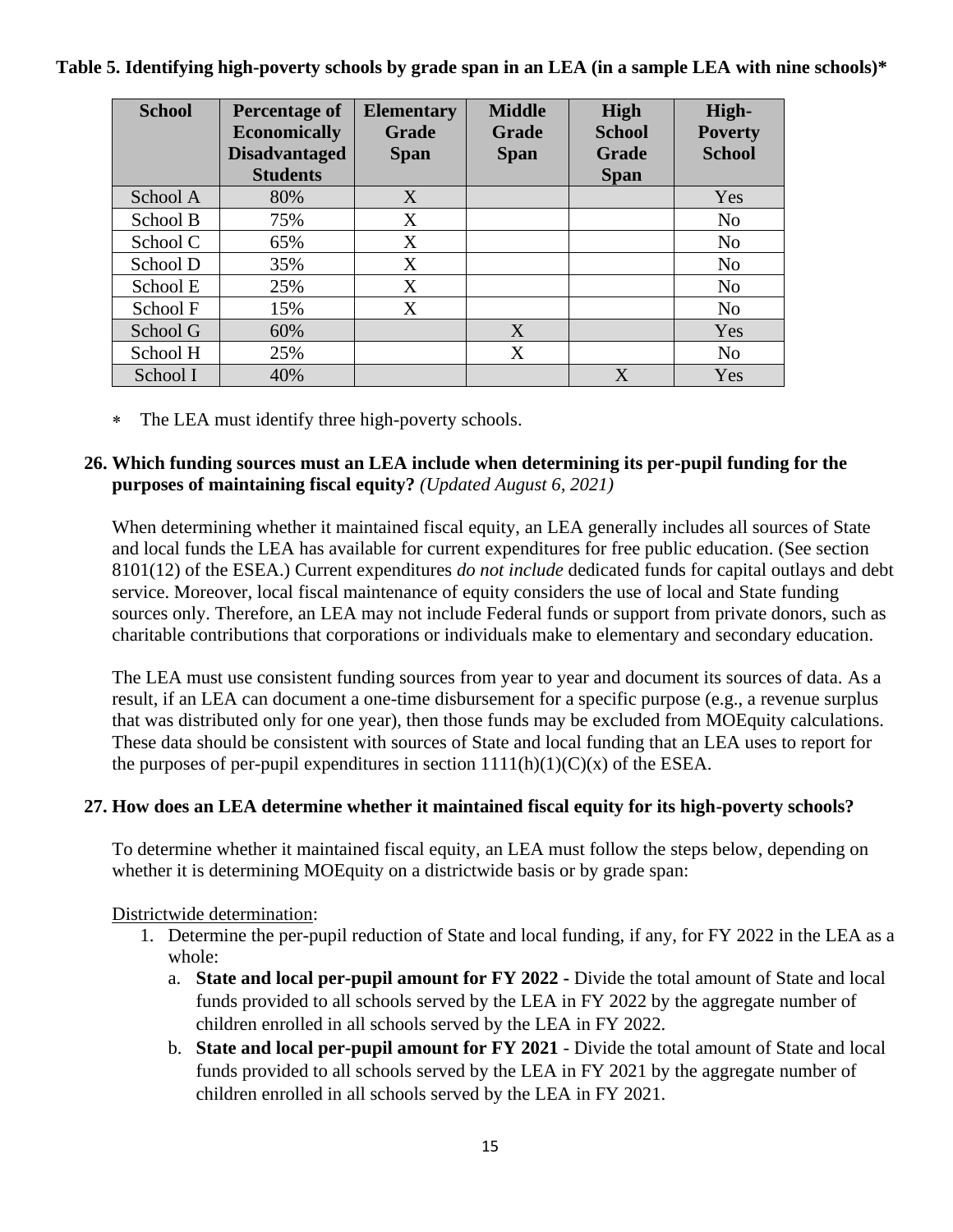- c. **State and local per-pupil reduction in State and local funds, if any, for FY 2022** If the per-pupil amount for FY 2022 is less than FY 2021, the difference is the amount by which the LEA has reduced its per-pupil amount of State and local funds to schools in FY 2022. If an LEA increases or maintains per-pupil funding to all schools in FY 2022, then for the purposes of determining whether the LEA has maintained fiscal equity for its high-poverty schools, the per pupil reduction across all schools in the LEA is zero.
- 2. Determine the per-pupil reduction of State and local funding, if any, for FY 2022 for each highpoverty school in the LEA.
	- a. **High-poverty school per-pupil amount for FY 2022** Divide the total amount of State and local funds provided to each high-poverty school in FY 2022 by the aggregate number of children enrolled in that school in FY 2022.
	- b. **High-poverty school per-pupil amount for FY 2021** Divide the total amount of State and local funds provided to each high-poverty school in FY 2021 by the aggregate number of children enrolled in that school in FY 2021.
	- c. **High-poverty school per-pupil reduction in State and local funds, if any, for FY 2022** If the per-pupil amount for FY 2022 is less than FY 2021, the difference is the amount by which the LEA has reduced its per-pupil amount of State and local funds to that high-poverty school in FY 2022.
- 3. Compare the per-pupil reduction, if any, for each high-poverty school (step 2c above) with the per-pupil reduction in State and local funds to all schools in the LEA (step 1c above). If any high-poverty school receives a reduction in the per-pupil amount of State and local funds that is greater than the amount in step 1c, the LEA has not maintained fiscal equity under section  $2004(c)(1)(A)$  of the ARP Act for FY 2022 with respect to that high-poverty school.

The LEA repeats these steps to make the determination for FY 2023 compared to per-pupil amounts for FY 2022.

See Table 6 for three examples of how an overall per-pupil reduction in State and local funding affects an LEA's ability to maintain fiscal equity in its high-poverty schools. In the examples, green shows where an LEA has maintained fiscal equity and red shows where an LEA has not maintained fiscal equity.

| <b>Examples</b> | Per-pupil<br><b>Reduction in</b><br><b>State and Local</b><br><b>Funds across All</b><br><b>Schools in the</b><br><b>LEA</b> | <b>High-poverty</b><br><b>School 1 Per-pupil</b><br><b>Reduction</b>                                                                              | <b>High-poverty</b><br><b>School 2 Per-pupil</b><br><b>Reduction</b>                                                                               | <b>High-poverty</b><br><b>School 3 Per-pupil</b><br><b>Reduction</b>                                                                               |
|-----------------|------------------------------------------------------------------------------------------------------------------------------|---------------------------------------------------------------------------------------------------------------------------------------------------|----------------------------------------------------------------------------------------------------------------------------------------------------|----------------------------------------------------------------------------------------------------------------------------------------------------|
| <b>Example</b>  | \$0                                                                                                                          | <b>FY21 Per-Pupil</b><br><b>Amount: \$23,000</b><br><b>FY22 Per-Pupil</b><br><b>Amount: \$23,000</b><br><b>Per-Pupil</b><br><b>Reduction: \$0</b> | <b>FY21 Per-Pupil</b><br><b>Amount: \$24,050</b><br><b>FY22 Per-Pupil</b><br><b>Amount: \$24,000</b><br><b>Per-Pupil</b><br><b>Reduction: \$50</b> | <b>FY21 Per-Pupil</b><br><b>Amount: \$25,050</b><br><b>FY22 Per-Pupil</b><br><b>Amount: \$25,000</b><br><b>Per-Pupil</b><br><b>Reduction: \$50</b> |

| Table 6: Determining whether an LEA maintains fiscal equity for high-poverty schools. |  |
|---------------------------------------------------------------------------------------|--|
|                                                                                       |  |
|                                                                                       |  |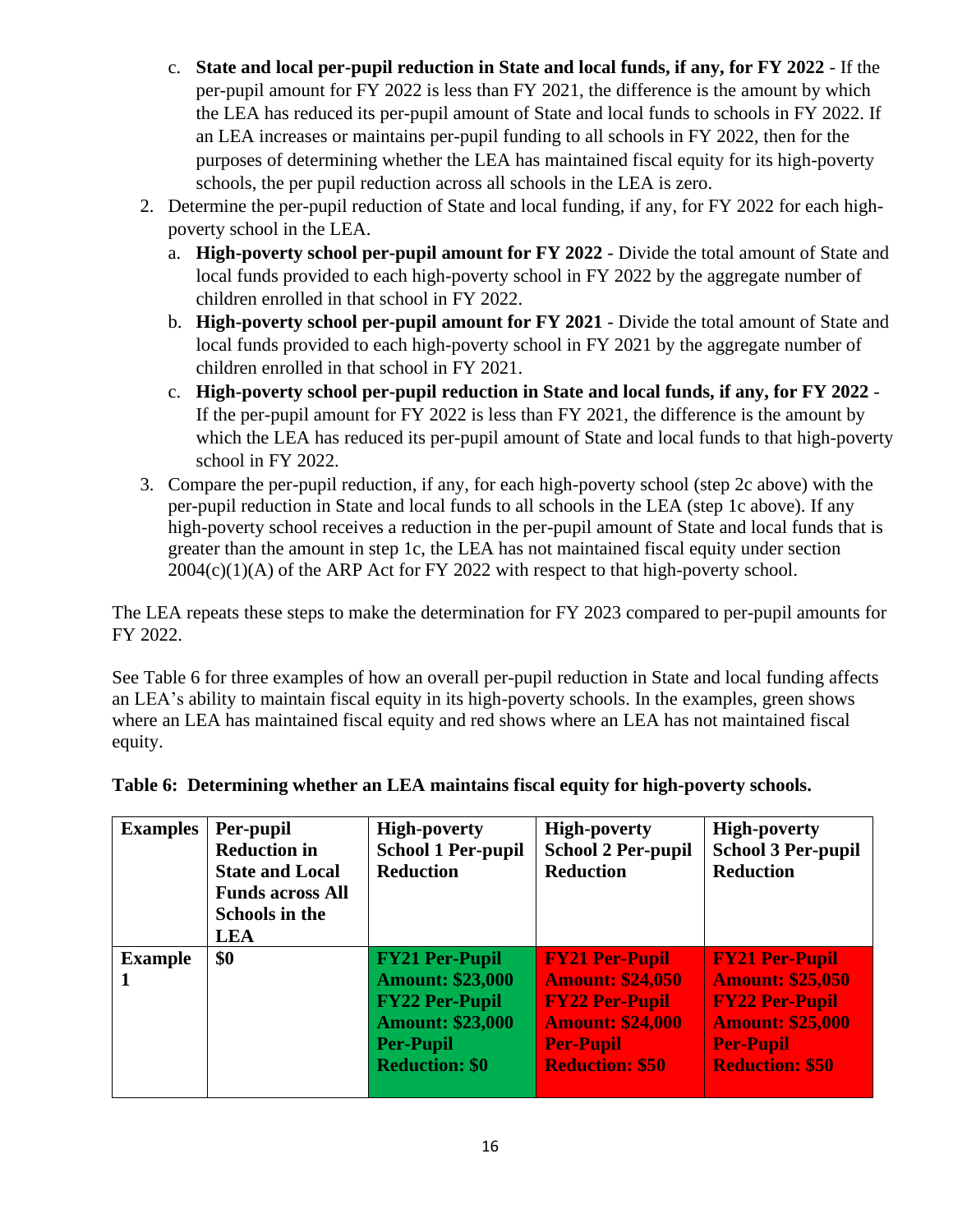| <b>Example</b><br>$\mathbf{2}$ | \$50  | <b>FY21 Per-Pupil</b><br><b>Amount: \$25,150</b><br><b>FY22 Per-Pupil</b><br><b>Amount: \$25,000</b><br><b>Per-Pupil</b><br><b>Reduction: \$150</b> | <b>FY21 Per-Pupil</b><br><b>Amount: \$26,150</b><br><b>FY22 Per-Pupil</b><br><b>Amount: \$26,050</b><br><b>Per-Pupil</b><br><b>Reduction: \$100</b> | <b>FY21 Per-Pupil</b><br><b>Amount: \$27,150</b><br><b>FY22 Per-Pupil</b><br><b>Amount: \$27,100</b><br><b>Per-Pupil</b><br><b>Reduction: \$50</b> |
|--------------------------------|-------|-----------------------------------------------------------------------------------------------------------------------------------------------------|-----------------------------------------------------------------------------------------------------------------------------------------------------|----------------------------------------------------------------------------------------------------------------------------------------------------|
| <b>Example</b><br>3            | \$100 | <b>FY21 Per-Pupil</b><br><b>Amount: \$20,000</b><br><b>FY22 Per-Pupil</b><br><b>Amount: \$19,900</b><br><b>Per-Pupil</b><br><b>Reduction: \$100</b> | <b>FY21 Per-Pupil</b><br><b>Amount: \$19,000</b><br><b>FY22 Per-Pupil</b><br><b>Amount: \$18,900</b><br><b>Per-Pupil</b><br><b>Reduction: \$100</b> | <b>FY21 Per-Pupil</b><br><b>Amount: \$22,000</b><br><b>FY22 Per-Pupil</b><br><b>Amount: \$21,925</b><br><b>Per-Pupil</b><br><b>Reduction: \$75</b> |

Grade-span determination:

- 1. Determine the per-pupil reduction of State and local funding, if any, for FY 2022 in each grade span of the LEA:
	- a. **State and local per-pupil amount for FY 2022 -** Divide the total amount of State and local funds provided to all schools in each grade span served by the LEA by the aggregate number of children enrolled in all schools in that grade span to determine the LEA per-pupil amount for each grade span.
	- b. **State and local per-pupil amount for FY 2021 -** Divide the total amount of State and local funds provided to all schools in each grade span served by the LEA by the aggregate number of children enrolled in all schools in that grade span to determine the LEA per-pupil amount for each grade span.
	- c. **State and local per-pupil reduction in State and local funds, if any, for FY 2022** If the per-pupil amount of State and local funds for any grade span in FY 2022 is less than the perpupil amount for that same grade span in FY 2021, the difference is the amount by which the LEA has reduced its per-pupil State and local funds to schools in that grade span in FY 2022. If an LEA increases or maintains State and local funding to all schools in a grade span in FY 2022, then for the purposes of determining whether the LEA has maintained fiscal equity for its high-poverty schools, the reduction is zero.
- 2. Determine the per-pupil reduction of State and local funding, if any, for FY 2022 for each highpoverty school in the respective grade span of the LEA.
	- a. **High-poverty school per-pupil amount for FY 2022** Divide the total amount of State and local funds provided to the high-poverty school in FY 2022 by the aggregate number of children enrolled in that school in FY 2022.
	- b. **High-poverty school per-pupil amount for FY 2021** Divide the total amount of State and local funds provided to the high-poverty school in FY 2021 by the aggregate number of children enrolled in that school in FY 2021.
	- c. **High-poverty school per-pupil reduction in State and local funds, if any, for FY 2022** If the per-pupil amount for FY 2022 is less than FY 2021, the difference is the amount by which the LEA has reduced its per-pupil amount of State and local funds to that high-poverty school in FY 2022.
- 3. Compare the per-pupil reduction, if any, for each high-poverty school (step 2c above) with the per-pupil reduction in State and local funds for all schools in that grade span (step 1c above). If any high-poverty school in any grade span receives a reduction in the per-pupil amount of State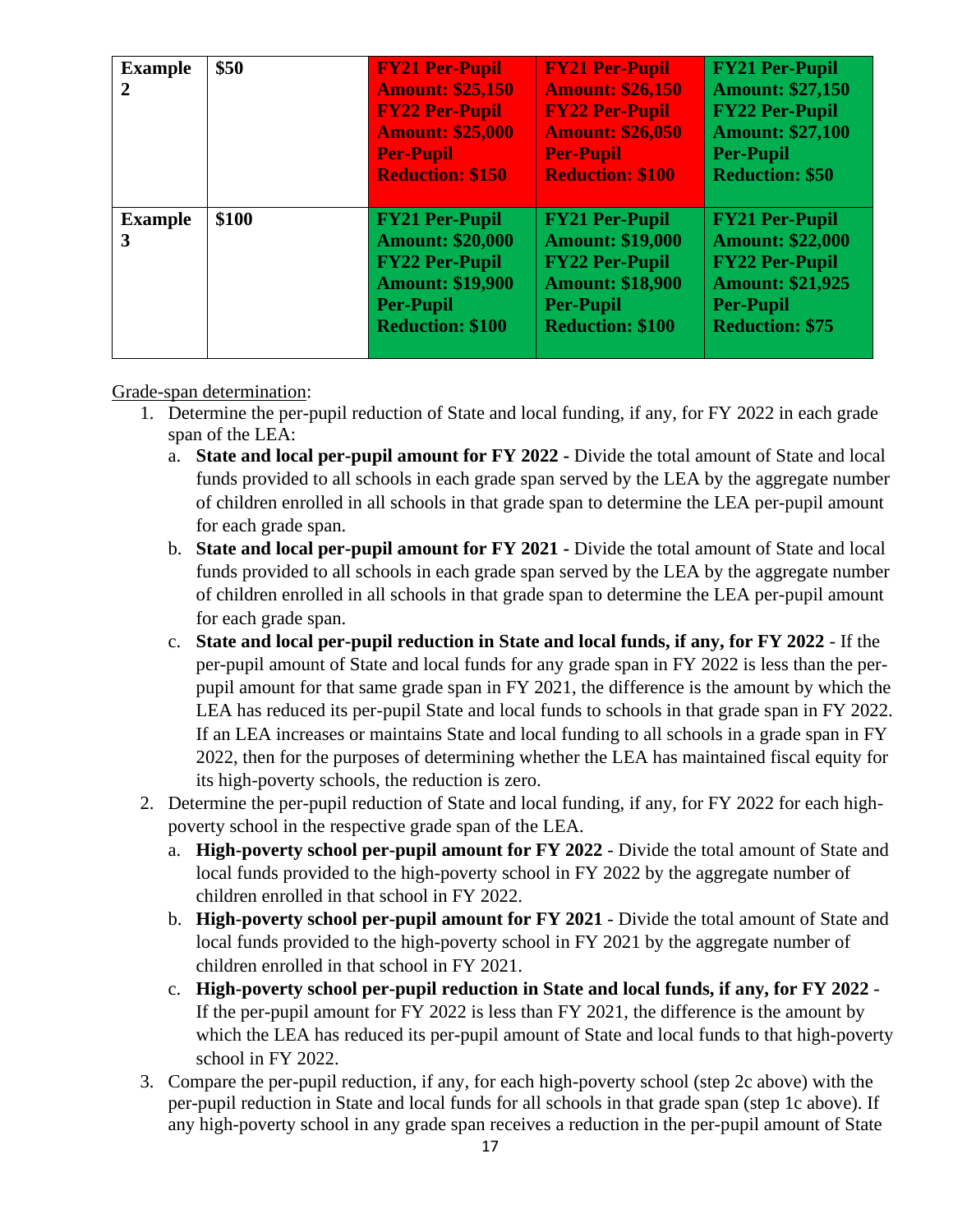and local funds that is greater than the amount in step 1c for that grade span, the LEA has not maintained fiscal equity under section  $2004(c)(1)(A)$  of the ARP Act for FY 2022 with respect to that high-poverty school.

The LEA repeats these steps to make the determination for FY 2023 compared to per-pupil amounts for FY 2022.

#### **27(a). What enrollment data may an LEA rely on when determining its per-pupil amount of funding for high poverty schools?** *(NEW question August 6, 2021)*

To determine the per-pupil amount for each fiscal year, an LEA may use the most appropriate available enrollment data for the applicable fiscal year, which could be the same enrollment data it relied on to distribute or allocate funds for the applicable fiscal year. These data may include, among other data, its prior year enrollment data, an average of multiple prior years' enrollment, or projected enrollment data for the next fiscal year.

#### **28. How does an LEA determine which FTEs to include when determining whether the LEA maintained staffing equity?**

Under section 2004(c)(1)(B) of the ARP Act, an LEA must maintain staffing equity in any high-poverty school. Each LEA must include all paid staff, both instructional and non-instructional when determining whether it maintained staffing equity on an FTE basis. This would include all employees and those hired by contract who perform school-level services.

An LEA includes staff who split their time between more than one school building in the LEA. For example, if a districtwide literacy coach supports teachers in two different schools, the LEA must include the proportional FTE for each school.

To ensure that an LEA is supporting its high-poverty schools with at least the same level of instructional staff on an FTE basis compared to other schools in the LEA, each LEA is encouraged to determine whether it maintained equity of instructional staff. An LEA is also encouraged to consider equity in terms of its overall staffing budget, which may include considering the qualifications and level of experience of staff in its high-poverty schools compared to other schools.

#### **29. Must an LEA account for changes in staffing or enrollment during the school year?**

An LEA determines whether it maintains staffing equity once both enrollment data and staffing decisions are final for a specific school year. Once an LEA has determined whether it has maintained staffing equity for each of its high-poverty schools, if there are unpredictable changes in student enrollment or personnel assignments later in the school year, the LEA does not have to redetermine staffing equity. LEAs should make every effort to ensure staffing equity is maintained throughout the school year.

#### **30. How does an LEA determine whether it maintained staffing equity for its high-poverty schools?**

To determine whether it maintained staffing equity for its high-poverty schools, an LEA must follow the steps below, depending on whether it is determining MOEquity on a districtwide basis or by grade span.

#### Districtwide Determination:

1. Determine the per-pupil reduction in FTEs, if any, for FY 2022 in the LEA as a whole: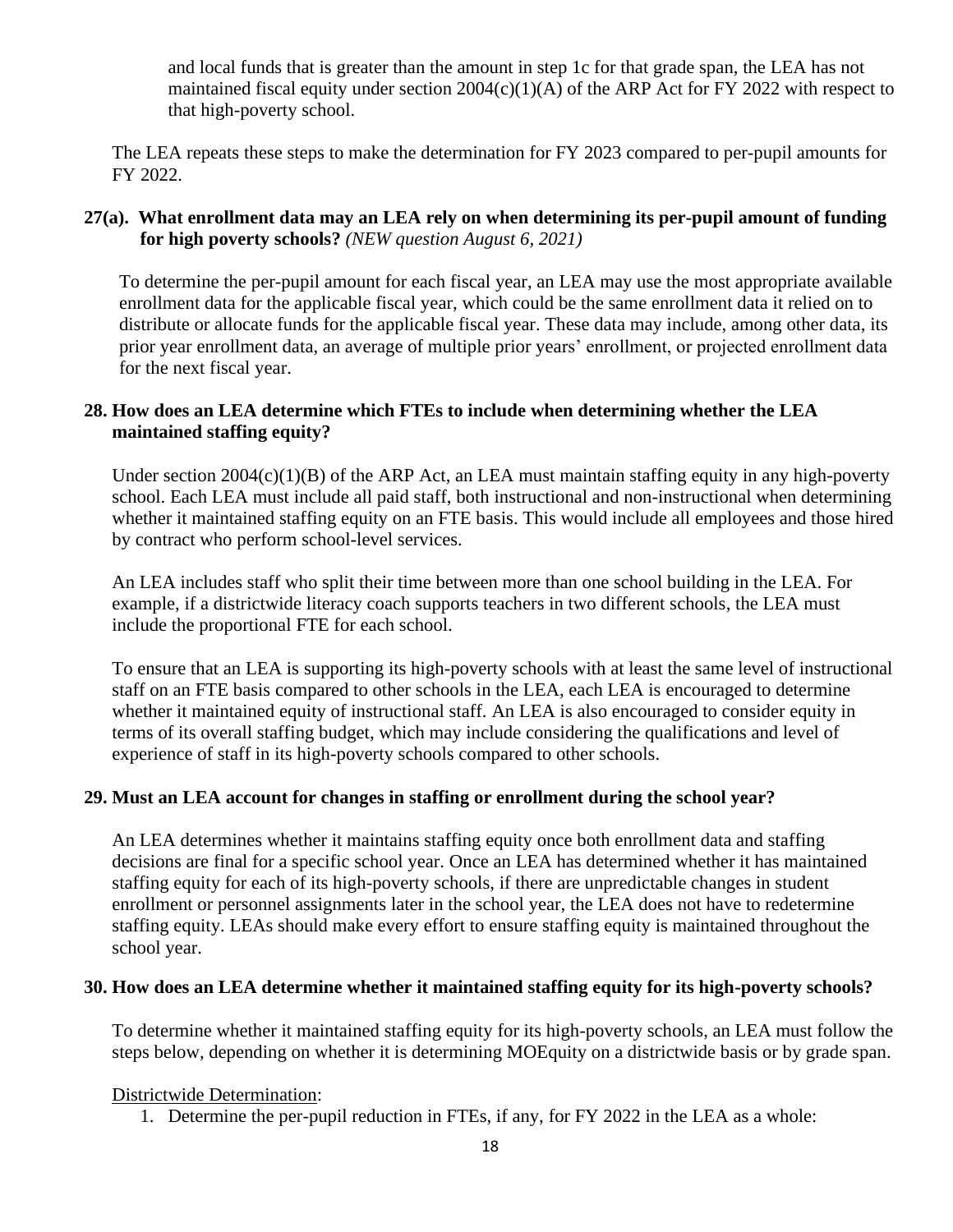- a. **Districtwide FTE per-pupil for FY 2022** Divide the total number of FTE staff in all schools served by the LEA by the aggregate number of children enrolled in all schools served by the LEA to determine the per-pupil number of FTEs in the LEA.
- b. **Districtwide FTE per-pupil for FY 2021** Divide the total number of FTE staff in all schools served by the LEA by the aggregate number of children enrolled in all schools served by the LEA to determine the per-pupil number of FTEs in the LEA.
- c. **Districtwide per-pupil FTE reduction, if any, for FY 2022** If the per-pupil number of FTEs in the LEA as a whole in FY 2022 is less than the per-pupil number of FTEs in the LEA as a whole in FY 2021, the difference is the per-pupil FTE reduction for the LEA in FY 2022. If an LEA increases or maintains the per-pupil number of FTEs in the LEA as a whole in FY 2022, then for the purposes of determining whether the LEA has maintained staffing equity for its high-poverty schools, the reduction is zero.
- 2. Determine the per-pupil reduction of FTEs for each high-poverty school for FY 2022.
	- a. **High-poverty school FTE per-pupil for FY 2022** Divide the total number of FTEs assigned to each high-poverty school in FY 2022 by the aggregate number of children enrolled in that school in FY 2022.
	- b. **High-poverty school FTE per-pupil for FY 2021** Divide the total number of FTEs assigned to each high-poverty school in FY 2021 by the aggregate number of children enrolled in that school in FY 2021.
	- c. **High-poverty school FTE per-pupil reduction, if any, for FY 2022** If the per-pupil FTE for FY 2022 is less than FY 2021, the difference is the amount by which the LEA has reduced its FTEs per-pupil for that high-poverty school in FY 2022.
- 3. Compare the per-pupil FTE reduction, if any, for each high-poverty school (step 2c above) with the per-pupil FTE reduction across all schools in the LEA (step 1c above). If any high-poverty school has a per-pupil FTE reduction (step 2c) that is greater than the per-pupil FTE reduction across the LEA (step 1c), then the LEA has not maintained staffing equity under section 2004(c)(1)(B) of the ARP Act for FY 2022.

The LEA repeats these steps to make the determination for FY 2023 compared to FTEs per pupil for FY 2022.

See Table 7 for three examples of whether an LEA maintains staffing equity in its high-poverty schools. In the examples, green shows where an LEA has maintained staffing equity and red shows where an LEA has not maintained staffing equity.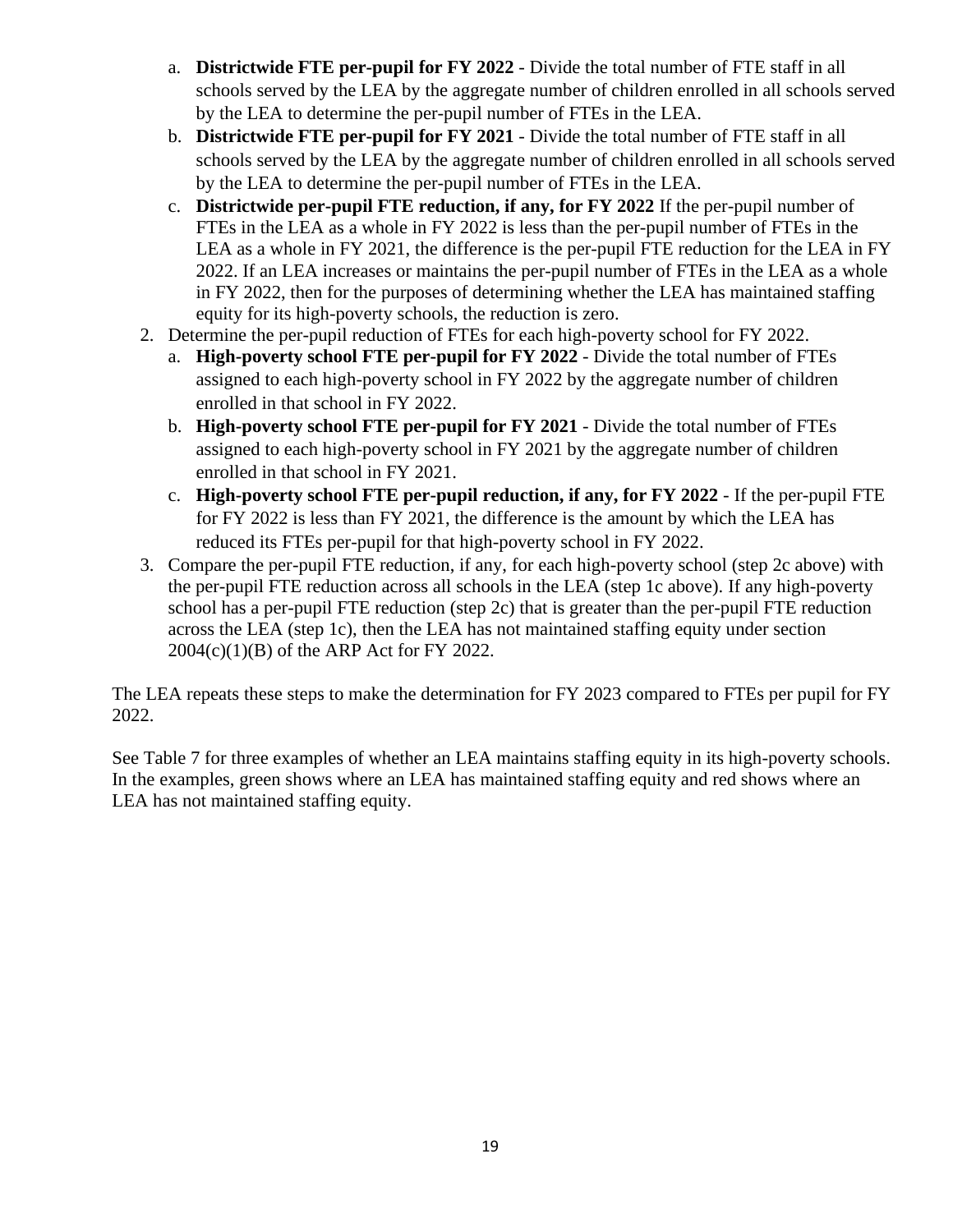| <b>Examples</b>                | <b>Per-pupil FTE</b><br><b>Reduction across</b><br>All Schools in<br>the LEA | <b>High-poverty</b><br><b>School 1 Per-pupil</b><br><b>FTE Reduction</b>                                                                | <b>High-poverty</b><br><b>School 2 Per-pupil</b><br><b>FTE Reduction</b>                                                                 | <b>High-poverty</b><br><b>School 3 Per-pupil</b><br><b>FTE Reduction</b>                                                                |
|--------------------------------|------------------------------------------------------------------------------|-----------------------------------------------------------------------------------------------------------------------------------------|------------------------------------------------------------------------------------------------------------------------------------------|-----------------------------------------------------------------------------------------------------------------------------------------|
| <b>Example</b><br>1            | $\mathbf{0}$                                                                 | <b>FY21 FTEs Per-</b><br><b>Pupil: .50</b><br><b>FY22 FTEs Per-</b><br><b>Pupil: .50</b><br><b>Per-Pupil</b><br><b>Reduction: 0</b>     | <b>FY21 FTEs Per-</b><br><b>Pupil: .075</b><br><b>FY22 FTEs Per-</b><br><b>Pupil: .050</b><br><b>Per-Pupil</b><br><b>Reduction: .025</b> | <b>FY21 FTEs Per-</b><br><b>Pupil: .050</b><br><b>FY22 FTEs Per-</b><br><b>Pupil: .040</b><br><b>Per-Pupil</b><br><b>Reduction: .01</b> |
| <b>Example</b><br>$\mathbf{2}$ | .05                                                                          | <b>FY21 FTEs Per-</b><br><b>Pupil: .075</b><br><b>FY22 FTEs Per-</b><br><b>Pupil: .015</b><br><b>Per-Pupil</b><br><b>Reduction: .06</b> | <b>FY21 FTEs Per-</b><br><b>Pupil: .15</b><br><b>FY22 FTEs Per-</b><br><b>Pupil: .05</b><br><b>Per-Pupil</b><br><b>Reduction: .10</b>    | <b>FY21 FTEs Per-</b><br><b>Pupil: .05</b><br><b>FY22 FTEs Per-</b><br><b>Pupil: .045</b><br><b>Per-Pupil</b><br><b>Reduction: .005</b> |
| <b>Example</b><br>3            | .05                                                                          | <b>FY21 FTEs Per-</b><br>Pupil: .30<br><b>FY22 FTEs Per-</b><br><b>Pupil: .25</b><br><b>Per-Pupil</b><br><b>Reduction: .05</b>          | <b>FY21 FTEs Per-</b><br><b>Pupil: .40</b><br><b>FY22 FTEs Per-</b><br><b>Pupil: .36</b><br><b>Per-Pupil</b><br>Reduction: .04           | <b>FY21 FTEs Per-</b><br><b>Pupil: .20</b><br><b>FY22 FTEs Per-</b><br><b>Pupil: .16</b><br><b>Per-Pupil</b><br>Reduction: .04          |

**Table 7: Determining whether an LEA maintains staffing equity for high-poverty schools.**

Grade-span determination:

- 1. Determine the per-pupil reduction in FTEs, if any, for FY 2022 in each grade span served by the LEA:
	- a. **Districtwide per-pupil FTE for FY 2022** Divide the total number of FTE staff in all schools for that grade span served by the LEA by the aggregate number of children enrolled in those schools to determine the per-pupil number of FTEs in all schools for that grade span served by the LEA.
	- b. **Districtwide per-pupil FTE for FY 2021** Divide the total number of FTE staff in all schools for that grade span served by the LEA by the aggregate number of children enrolled in those schools to determine the per-pupil number of FTEs in all schools for that grade span served by the LEA.
	- c. **Districtwide per-pupil FTE reduction, if any, for FY 2022** If the per-pupil number of FTEs for that grade span in FY 2022 is less than the per-pupil number of FTEs for that same grade span in FY 2021, the difference is the amount by which the LEA has reduced its perpupil number of FTEs in that grade span in FY 2022. If an LEA increases or maintains the number of FTEs in all schools in a grade span in FY 2022, then for the purposes of determining whether the LEA has maintained staffing equity for its high-poverty schools, the reduction is zero.
- 2. Determine the per-pupil FTE reduction, if any, for FY 2022 for each high-poverty school in the LEA.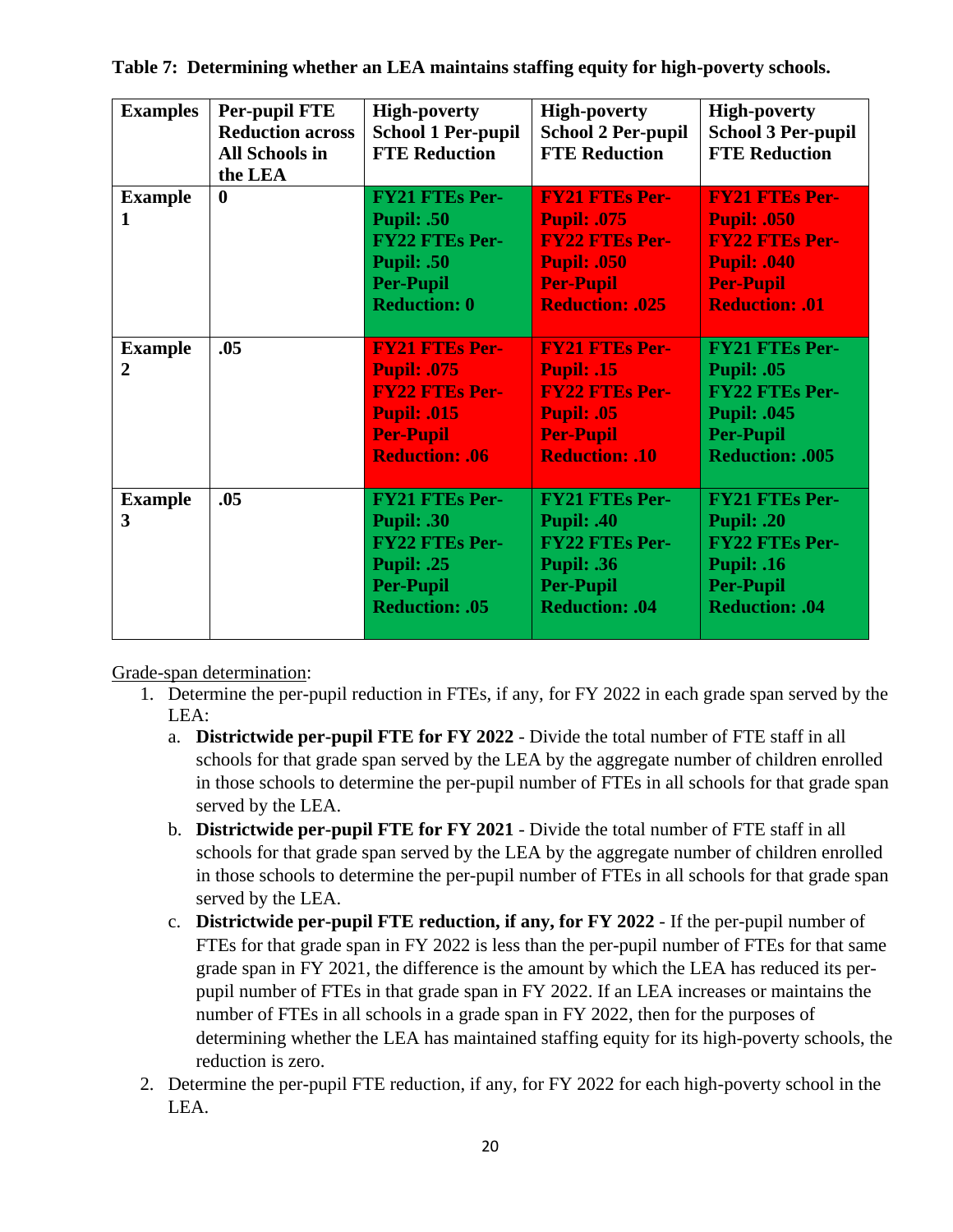- a. **High-poverty school per-pupil FTE for FY 2022** Divide the total number of FTEs assigned to each high-poverty school in the grade span in FY 2022 by the aggregate number of children enrolled in that school in FY 2022.
- b. **High-poverty school per-pupil FTE for FY 2021** Divide the total number of FTEs assigned to each high-poverty school in FY 2021 by the aggregate number of children enrolled in that school in FY 2021.
- c. **High-poverty school per-pupil FTE reduction, if any, for FY 2022** If the per-pupil FTE for FY 2022 is less than FY 2021, the difference is the per-pupil FTE reduction for that highpoverty school in FY 2022.
- 3. Compare the per-pupil FTE reduction, if any, for each high-poverty school (step 2c above) for that grade span with the per-pupil FTE reduction across that grade span (step 1c above). If any high-poverty school in any grade span has a per-pupil FTE reduction (step 2c) that is greater than the per-pupil FTE reduction for that grade span (step 1c), the LEA has not maintained fiscal equity for that grade span under section  $2004(c)(1)(A)$  of the ARP Act for FY 2022.

The LEA repeats these steps to make the determination for FY 2023 compared to FTEs per pupil for FY 2022.

#### **31. Must an LEA meet both MOEquity requirements?**

Yes. An LEA that receives ARP ESSER funds must maintain both fiscal and staffing equity.

#### **32. Are any LEAs excepted from the MOEquity requirements?** (*Updated December 29, 2021*)

Yes. Under section  $2004(c)(2)$  of the ARP Act, an LEA need not maintain equity if the LEA—

- 1. Has a total enrollment of less than 1,000 students;
- 2. Operates a single school;
- 3. Serves all students within each grade span with a single school; or
- 4. Demonstrates an exceptional or uncontrollable circumstance, such as unpredictable changes in student enrollment or a precipitous decline in the financial resources of the LEA as determined by the Secretary.

For FY 2022 MOEquity determinations, the Department recognizes that LEAs may face certain implementation challenges due to the enactment of the ARP Act in March 2021—when LEA budgeting was well underway in many places—and the impact of the pandemic, which has resulted in significant ongoing uncertainty about school-level enrollment for the 2021-2022 school year. Given such unique timing and implementation challenges due to the pandemic, the Department has determined that these circumstances are an example of "exceptional or uncontrollable circumstances" that justify a limited exception to the local MOEquity requirements for the 2021-2022 school year. Therefore, an LEA experiencing these circumstances may demonstrate that it is excepted from the MOEquity requirements for FY 2022 by certifying that it did not and will not implement an aggregate reduction in combined State and local per-pupil funding in FY 2022 (i.e., is not facing overall budget reductions). Please see Appendix B for a template certification form.

Upon gathering further information from States and LEAs, the Department understands that many localities are still facing fluctuating school enrollments and uncertain revenue collection as a result of the pandemic, particularly tax levies or other local resources that are established well in advance of the 2022- 2023 school year. Given such challenges due to the pandemic, the Department has determined that these circumstances continue to be an example of "exceptional or uncontrollable circumstances" that justify a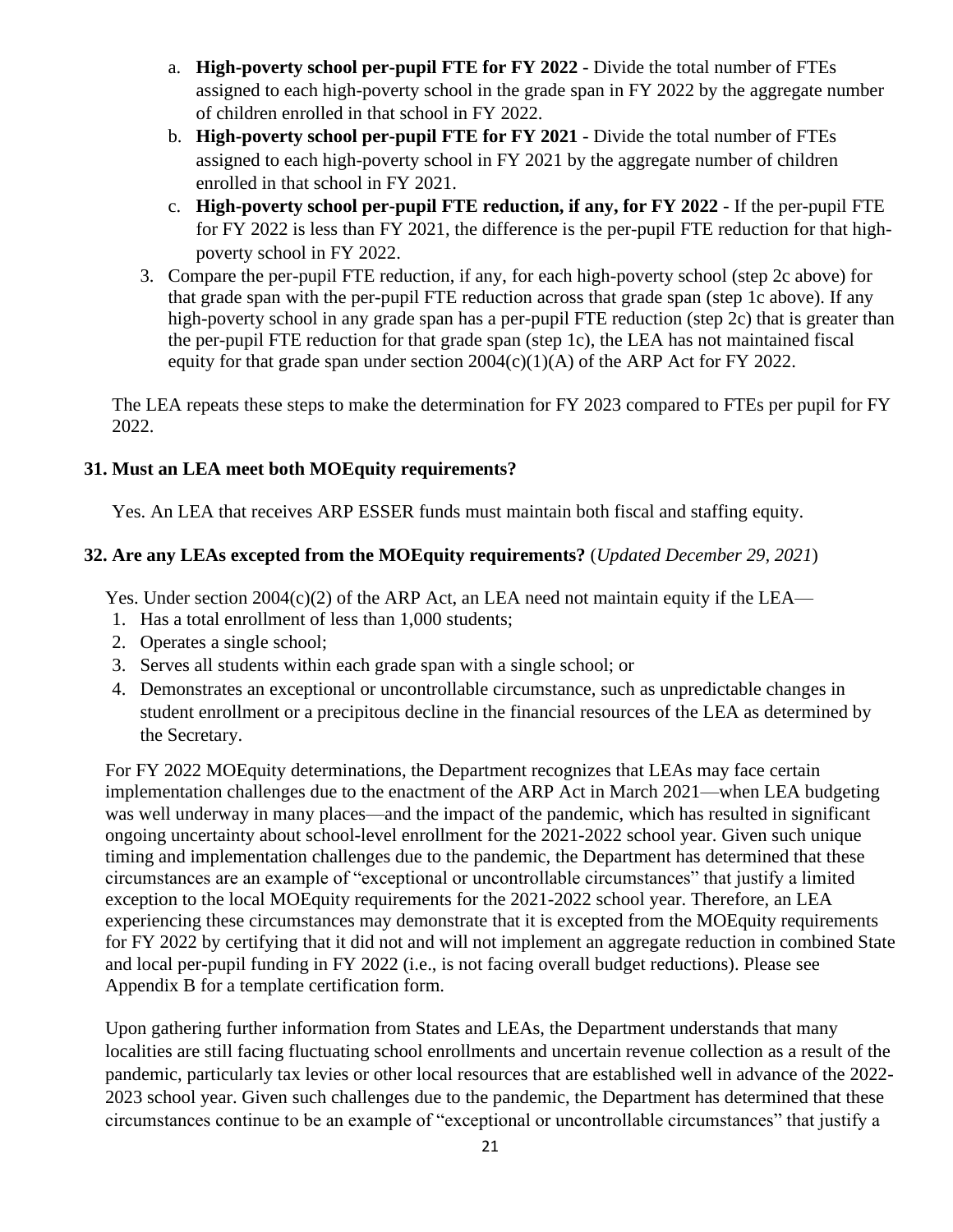limited exception to the local MOEquity requirements for the 2022-2023 school year in instances in which there is no aggregate reduction in combined State and local per pupil funding in FY 2023 in the LEA. Therefore, an LEA experiencing these circumstances may demonstrate that it is excepted from the MOEquity requirements if it certifies that it will not implement an aggregate reduction in combined State and local per-pupil funding in FY 2023 (i.e., is not facing overall budget reductions). Please see Appendix B for a template certification form.

The Department otherwise anticipates few "exceptional or uncontrollable circumstances" that prevent an LEA from maintaining equity. As a result, each claim of exception will require a case-by-case review by the Department. For example, an "exceptional or uncontrollable circumstance" might include increased one-time expenditures in the baseline year (school year 2020-2021) due to the pandemic; a very small school where the MOEquity calculations do not result in meaningful information about resource availability; or a significant change in the expenses of a school that no longer serves a student whose educational and support needs required services that have a particularly high cost.

### **Reporting and Transparency**

#### **33. Are there any SEA and LEA reporting requirements on MOEquity?**

Yes. In order to ensure that each SEA and LEA is maintaining equity in FY 2022 for its high-need LEAs, highest-poverty LEAs, and high-poverty schools, respectively, under section 2004(b) and (c) of the ARP Act and 34 CFR § 76.720, the Department will collect baseline and initial data from SEAs. An SEA must submit MOEquity initial data and information to the Department by July 30, 2021. (See Appendix A.) To the extent that FY 2022 funding data are not available, an SEA may provide projected data or request an extension to provide the data that are not currently available by October 15, 2021.

Specifically, each SEA must submit for FY 2022:

- 1. A list of the State's high-need LEAs including NCES LEA/district ID;
- 2. The statewide per-pupil amount of State funds provided to all LEAs in the State in FY 2021;
- 3. The statewide per-pupil amount of State funds provided to all LEAs in the State in FY 2022 (if available);
- 4. The per-pupil amount of State funds provided to each high-need LEA in the State in FY 2021;
- 5. The per-pupil amount of State funds provided to each high-need LEA in the State in FY 2022 (if available);
- 6. A list of the State's highest-poverty LEAs including NCES LEA/district ID;
- 7. The per-pupil amount of State funding provided for each highest-poverty LEA in FY 2019;
- 8. The per-pupil amount of State funding provided for each highest-poverty LEA in FYs 2022 (if available); and
- 9. A list of the high-poverty schools in each LEA in the State (including the NCES school ID) for which it must maintain equity in FY2022 (which may be provided via a link to a website if the State posts such information on its public website).

The Department intends to provide further information on the data and information each SEA and its LEAs must annually report.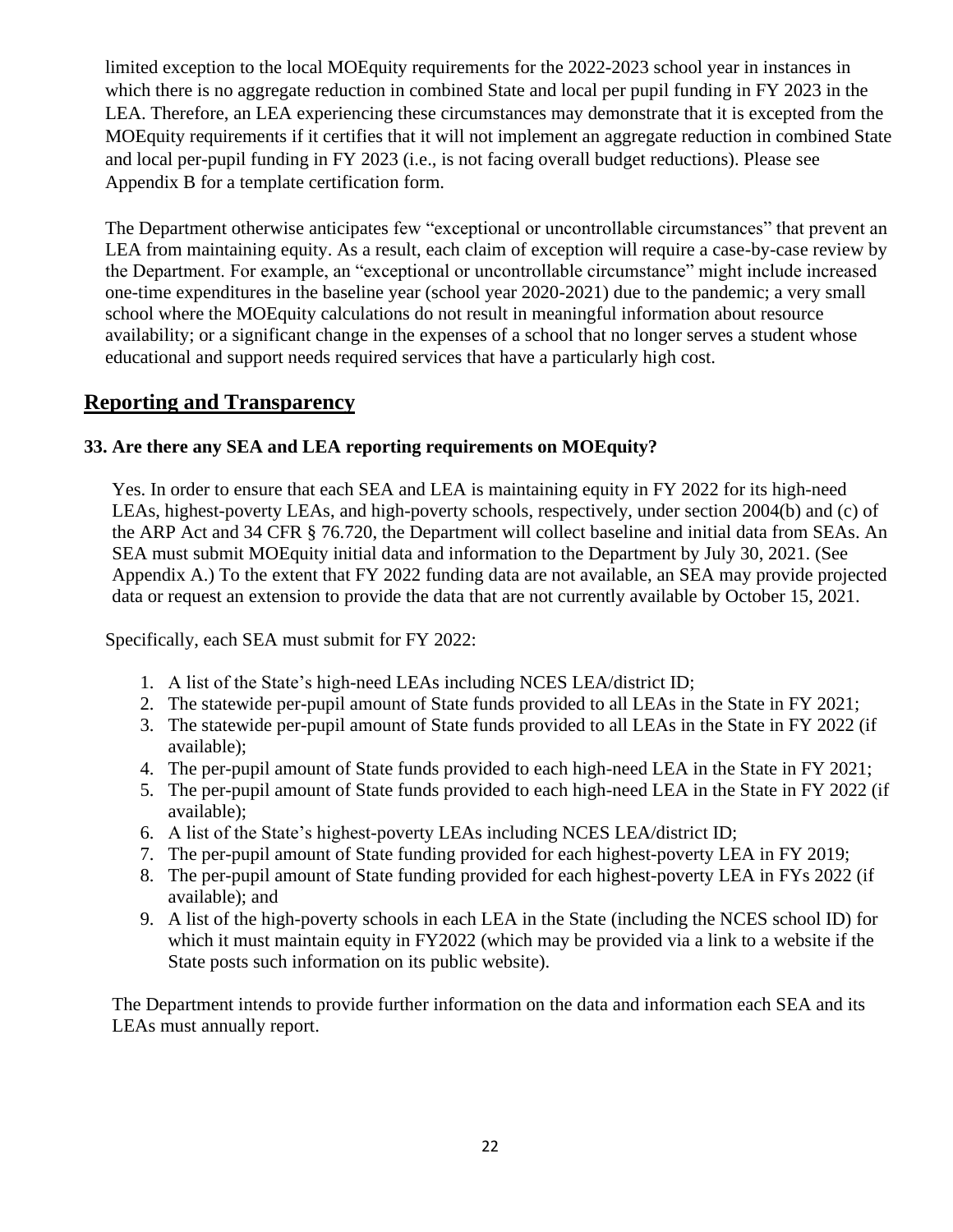#### **34. How can SEAs and LEAs ensure transparency about MOEquity?**

We encourage each SEA and LEA to promptly make MOEquity data and information publicly available on its website to ensure that parents, families, local communities, and other education stakeholders are aware of how the SEA and LEA is maintaining equity for LEAs and schools, respectively, with high concentrations of students from low-income families. When SEAs and LEAs post their MOEquity data on their websites to ensure transparency, the agencies should make these data accessible to individuals with disabilities and limited English proficiency (e.g., through the use of translations and interpreters).

Each SEA should consider making publicly available data and information such as:

- 1. Which LEAs in the State are identified as high-need LEAs and, separately, highest-poverty LEAs and demographic information for each such LEA compared to the entire State;
- 2. The total aggregate enrollment for all LEAs in the State in FYs 2021, 2022, and 2023;
- 3. The total enrollment for each LEA identified as high-need in FYs 2021, 2022, and 2023;
- 4. The total amount of State funds provided to each high-need LEA in the State in FY 2021, 2022 and 2023;
- 5. The per-pupil reduction, if any, of overall State funding for FYs 2022 and 2023 for each highneed LEA;
- 6. The per-pupil reduction of overall State funding for all LEAs for FYs 2022 and 2023;
- 7. The total enrollment for each LEA identified as highest-poverty in FY 2021, 2022, and 2023;
- 8. The per-pupil amount of State funding in FY 2019, 2022 and 2023 for each highest-poverty LEA; and
- 9. Whether the State maintained equity for each high-need LEA and highest-poverty LEA in FYs 2022 and 2023.

Each LEA should consider making publicly available data and information such as:

- 1. Which schools are identified as high-poverty schools in the LEA and demographic information for each such school compared to the entire LEA;
- 2. The per-pupil amount of funding for each high-poverty school in the LEA in FYs 2021, 2022 and 2023;
- 3. The per-pupil amount of funding in the aggregate for all schools in the LEA in FYs 2021, 2022 and 2023;
- 4. The per-pupil number of FTEs for each high-poverty school in the LEA in FYs 2021, 2022 and 2023;
- 5. The per-pupil number of FTEs in the aggregate for all schools in the LEA in FYs 2021, 2022 and 2023; and
- 6. Whether the LEA did not maintain equity for any high-poverty school in FY 2022 or 2023.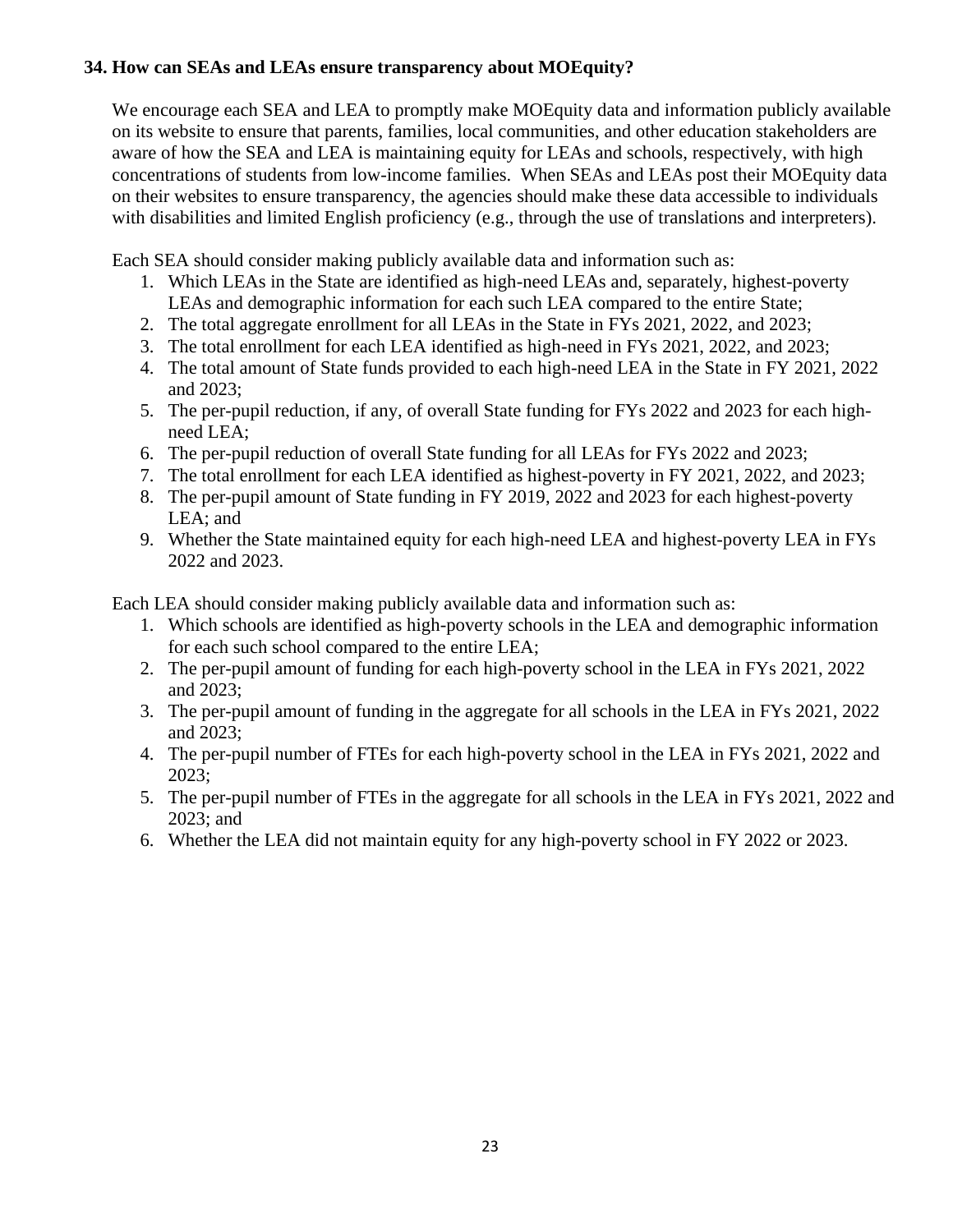**State \_\_\_\_\_\_\_\_\_\_\_\_\_\_\_\_\_\_\_\_\_\_\_\_\_\_\_\_\_\_\_\_\_\_**

#### **Each SEA must submit the following MOEquity baseline and initial data by July 30, 2021.**

To the extent that FY 2022 funding data are not available, an SEA may provide projected data or request an extension to provide the data that are not currently available by October 15, 2021.

For the purposes of maintaining equity for FY 2022, each State must submit in a spreadsheet in .xls, .csv or similar format:

- 1. A list of the State's high-need LEAs including NCES LEA/district ID;
- 2. The statewide per-pupil amount of State funds provided to all LEAs in the State in FY 2021;
- 3. The statewide per-pupil amount of State funds provided to all LEAs in the State in FY 2022 (if available);
- 4. The per-pupil amount of State funds provided to each high-need LEA in the State in FY 2021;
- 5. The per-pupil amount of State funds provided to each high-need LEA in the State in FY 2022 (if available);
- 6. A list of the State's highest-poverty LEAs including NCES LEA/district ID;
- 7. The per-pupil amount of State funding provided for each highest-poverty LEA in FY 2019;
- 8. The per-pupil amount of State funding provided for each highest-poverty LEA in FYs 2022 (if available); and
- 9. A list of the high-poverty schools in each LEA in the State (including the NCES school ID) for which it must maintain equity in FY 2022 (which may be provided via a link to a website if the State posts such information on its public website).

To the best of my knowledge and belief, all of the information in this MOEquity data submission is true and correct and the failure to submit accurate data may result in liability under the False Claims Act, 31 U.S.C. § 3729 et seq.; OMB Guidelines to Agencies on Governmentwide Debarment and Suspension (Nonprocurement) in 2 CFR part 180, as adopted and amended as regulations of the Department in 2 CFR part 3485; 18 USC § 1001, as appropriate, and other enforcement actions.

\_\_\_\_\_\_\_\_\_\_\_\_\_\_\_\_\_\_\_\_\_\_\_\_\_\_\_\_\_\_\_\_\_\_\_\_\_\_\_\_\_\_\_\_\_\_\_\_\_\_\_\_\_\_\_\_\_\_\_\_\_\_\_\_\_\_\_\_\_\_\_\_\_\_\_\_\_ Chief State School Officer or Authorized Representative (Typed or Printed Name) Telephone

\_\_\_\_\_\_\_\_\_\_\_\_\_\_\_\_\_\_\_\_\_\_\_\_\_\_\_\_\_\_\_\_\_\_\_\_\_\_\_\_\_\_\_\_\_\_\_\_\_\_\_\_\_\_\_\_\_\_\_\_\_\_\_\_\_\_\_\_\_\_\_\_\_\_\_\_\_

Signature of Chief State School Officer or Authorized Representative Date